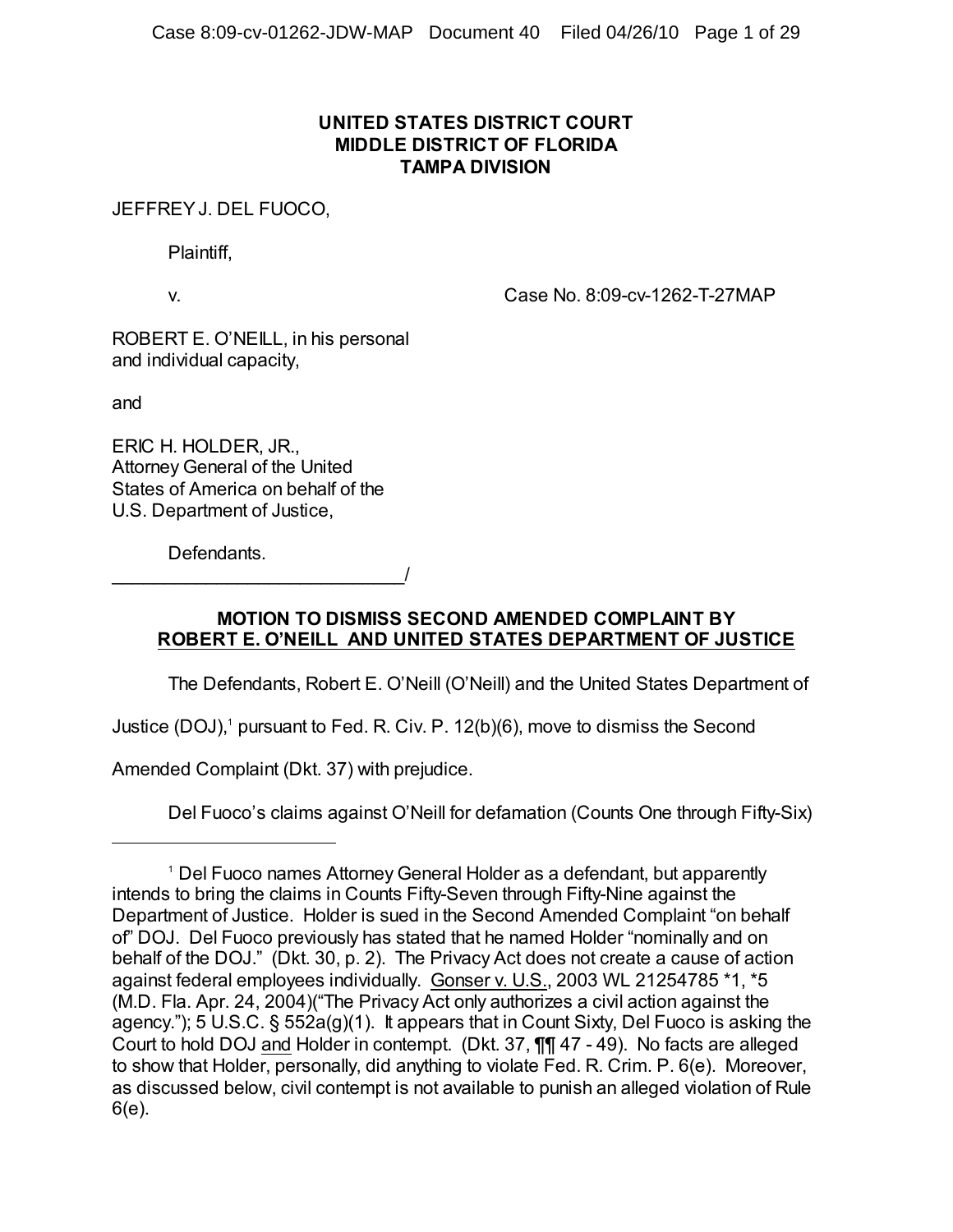should be dismissed because the alleged statements were absolutely privileged and are not defamatory as a matter of law. Del Fuoco's claims against DOJ for violation of the Privacy Act (Counts Fifty-Seven through Fifty-Nine) should be dismissed because they fail to state a claim, are barred by the statute of limitations, and fail to allege pecuniary loss. Del Fuoco's claim against DOJ for Civil Contempt (Count Sixty) should be dismissed because there is no cause of action for civil contempt for a violation of Fed. R. Crim. P. Rule 6(e).

## **FACTS**

Del Fuoco sues O'Neill for alleged defamation "between on or about June 17, 2005 through and including on or about June 5, 2009 and up to the present ... ." (Dkt 37, ¶ 5.) The only facts Del Fuoco pleads to show alleged defamation are statements O'Neill allegedly made during a deposition O'Neill gave on July 12, 2005 (Dkt. 37, ¶¶ 22, 25 & 35) and statements O'Neill allegedly made in his application to become the next United States Attorney for the Middle District of Florida (Application).<sup>2</sup> (Dkt. 37,  $\P\P$ 16, 29, 35, 37 & 41.)

Del Fuoco sues DOJ in Counts Fifty-Seven through Fifty-Nine for "Improper Dissemination" in violation of the Privacy Act (5 U.S.C. § 552a). In violation of Fed. R.

 $^{\text{2}}$  Del Fuoco quotes a portion of information that O'Neill provided in the Application regarding O'Neill's management experience. O'Neill's entire statement regarding his management experience is attached hereto as **Exhibit 1**. The Court can consider the entire statement without converting this motion to a motion for summary judgment pursuant to Rule 56. Horsley v. Feldt, 304 F.3d 1125, 1134 (11th Cir. 2002)(Court could consider an attached newspaper article containing alleged defamatory statement where it was central to plaintiff's claim and its authenticity was not disputed).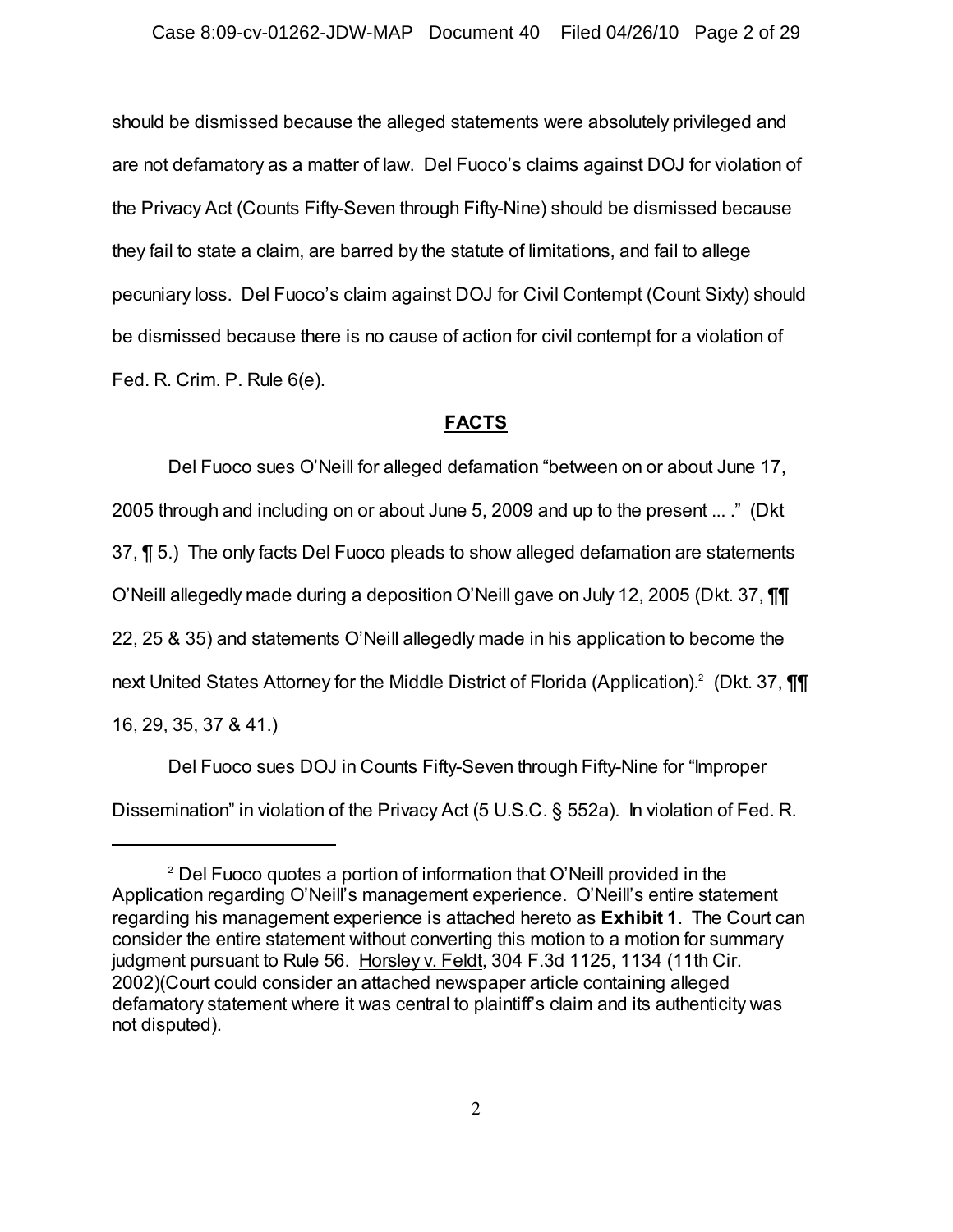Civ. P. 8(a)(2), these Counts incorporate paragraphs 1 through 41 and include allegations regarding the actions of a number of non-parties. See Dkt. 37, ¶ 43. Because there are three counts, Del Fuoco presumably alleges that DOJ violated the Privacy Act on three occasions, but it is impossible to determine exactly when or how any of these alleged violations occurred. It appears that the contention in one or more of these counts is that DOJ violated the Privacy Act when DOJ allegedly provided a copy of Del Fuoco's Notice of Proposed Removal to the Merit System Protection Board (MSPB) on May 8, 2006, after Del Fuoco appealed his voluntary resignation. (Dkt. 37, ¶¶ 30, 43.) Del Fuoco also apparently contends that DOJ further violated the Privacy Act when, in response to a Freedom of Information Act request, the MSPB allegedly released a copy of Del Fuoco's Notice of Proposed Removal to a reporter and when the reporter sent the Notice of Proposed Removal to the chairman of the Judicial Nominating Commission. (Dkt. 37, ¶¶ 32, 43.) See also Dkt. 37, Ex. A, which is a letter in which the reporter states he obtained the notice of proposed removal by filing "a Freedom of Information Act request with the MSPB ... ."

Del Fuoco also sues DOJ in Count Sixty for "Civil Contempt" in violation of 18 U.S.C. § 401(3). In shotgun fashion, Del Fuoco incorporates all 45 preceding paragraphs, again leaving it to the reader to try to discern the factual basis for this claim.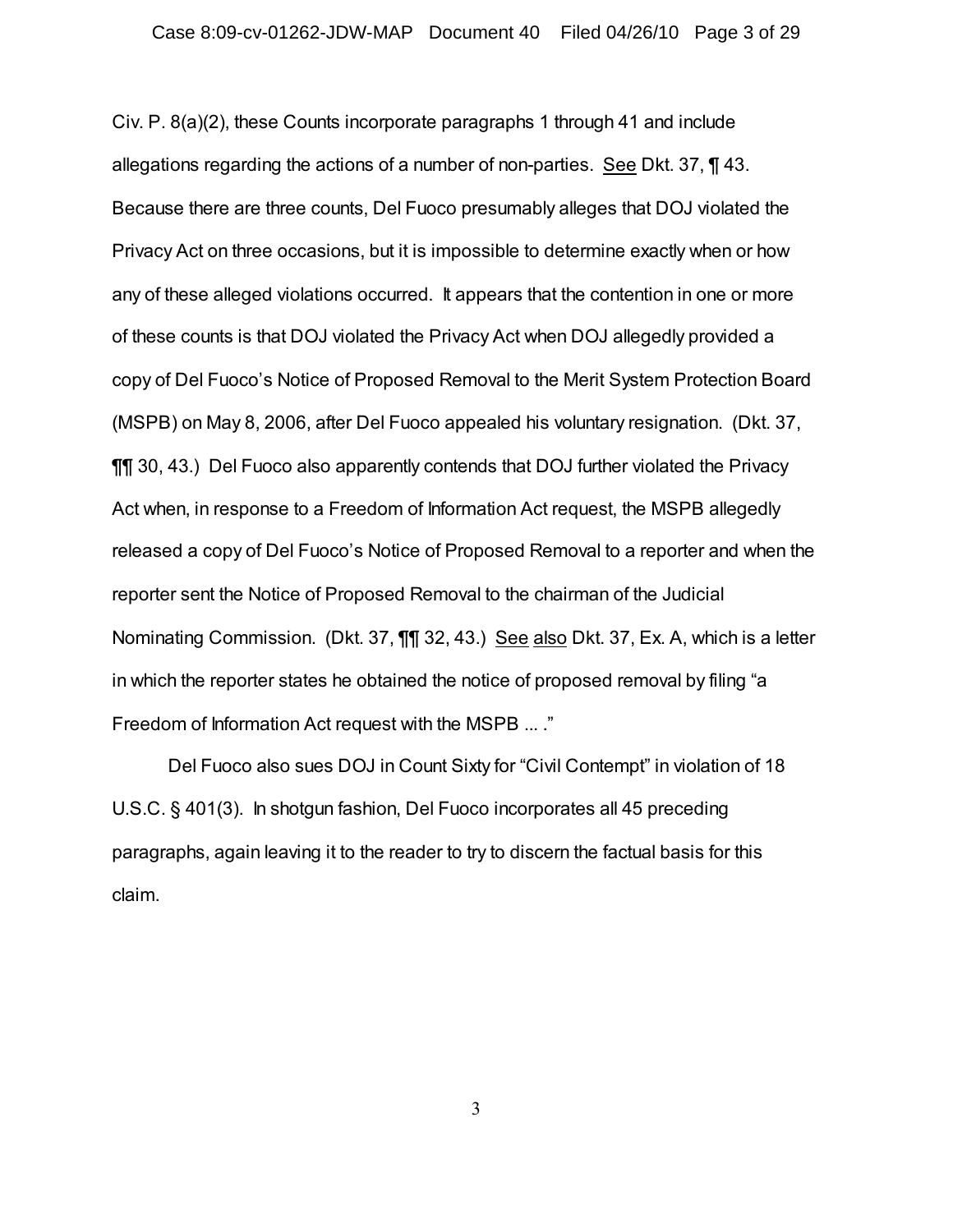#### **MEMORANDUM OF LAW**

#### **I. Standard of Review**

In Bell Atlantic Corp. v. Twombly, 550 U.S. 544 (2007), the Supreme Court addressed the standard of review to apply when evaluating whether a complaint is sufficient to survive a motion to dismiss for failure to state a cause of action. The Court abrogated the longstanding test first enunciated in Conley v. Gibson, 355 U.S. 41 (1957), which permitted a complaint to stand unless the Plaintiff could prove "no set of facts" that would entitle him to relief. Twombly, 550 U.S. at 561 (citations omitted).

The Twombly Court went on to adopt a pleading standard that requires a Plaintiff make factual allegations sufficient to state a plausible claim. The Court stated that although "detailed factual allegations" are not necessary to withstand a Rule 12(b)(6) motion to dismiss, to provide the "grounds" of "entitle[ment] to relief," a plaintiff must furnish "more than labels and conclusions" or "a formulaic recitation of the elements of a cause of action." Twombly, 550 U.S. 555-56. See also Ashcroft v. Iqbal, 556 U.S. \_\_\_; 129 S.Ct. 1937, 1948 (2009)("To survive a motion to dismiss, a complaint must contain sufficient factual matter, accepted as true, to 'state a claim to relief that is plausible on its face.'" quoting Twombly, 550 U.S. at 570); Atherton v. District of Columbia Office of the Mayor, 567 F.3d 672, 681 (D.C. Cir. 2009). A complaint is plausible on its face "when the plaintiff pleads factual content that allows the Court to draw the reasonable inference that the defendant is liable for the misconduct alleged." Iqbal, 556 U.S. at \_\_\_; 129 S.Ct. at 1950.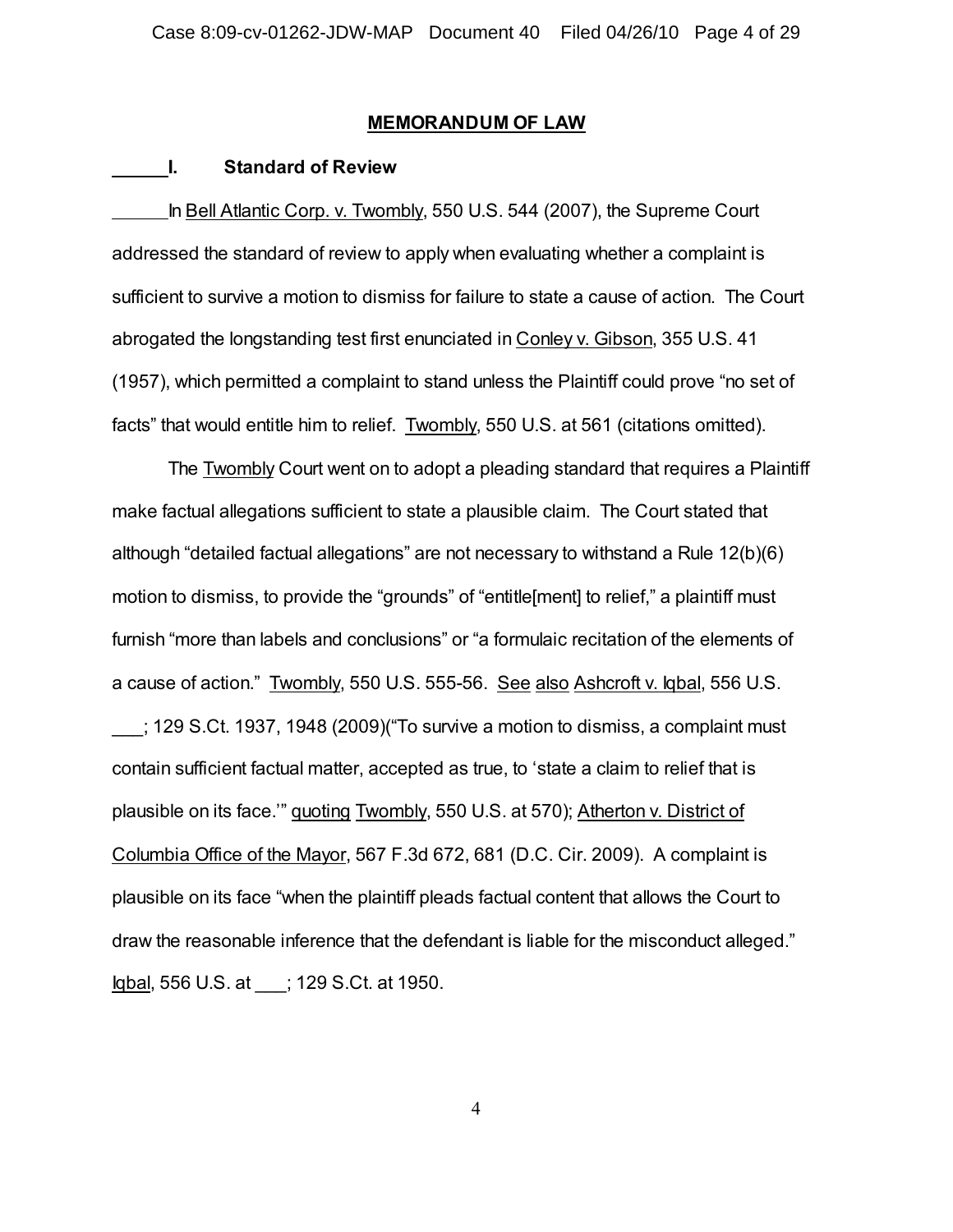The Twombly Court set out two guiding principles to direct a Court in its review of a complaint's sufficiency. First, the old standard that a Court must accept as true all allegations in a complaint does not apply to legal conclusions. "Threadbare recitals of the elements of a cause of action, supported by mere conclusory statements, do not suffice." Igbal, 556 U.S. at : 129 S. Ct. at 1940. Second, the complaint's claim for relief must be plausible in order to survive a motion to dismiss. Id. at 556. In order to make a determination as to the plausibility of a claim for relief, the Court must undertake a context-specific review drawing on the Court's "judicial experience and common sense." Iqbal, 556 U.S. at \_\_\_; 129 S. Ct. at 1950.

### **II. Argument**

## **A. Del Fuoco's Defamation Claims**

Del Fuoco's defamation claims are barred by absolute privilege. In addition, a significant portion of the claims are barred by the statute of limitations. Further, the statements on which Del Fuoco relies are not defamatory as a matter of law.

## **1. Del Fuoco's Defamation Claims Based on the July 12, 2005 Deposition are Barred by the Statute of Limitations and Are Absolutely Privileged.**

The Second Amended Complaint contains many conclusory references to "various" and "numerous" "defamatory per se statements." Pursuant to Twombly, supra, and Iqbal, supra, Del Fuoco must plead plausible facts to support a claim; conclusory statements and labels will not do. Danner Const. Co., Inc. v. Hillsborough County, 2009 WL 2144716 (M.D. Fla. July 15, 2009). The only statements that arguably meet the requirements of Twombly and Iqbal are the ones identified as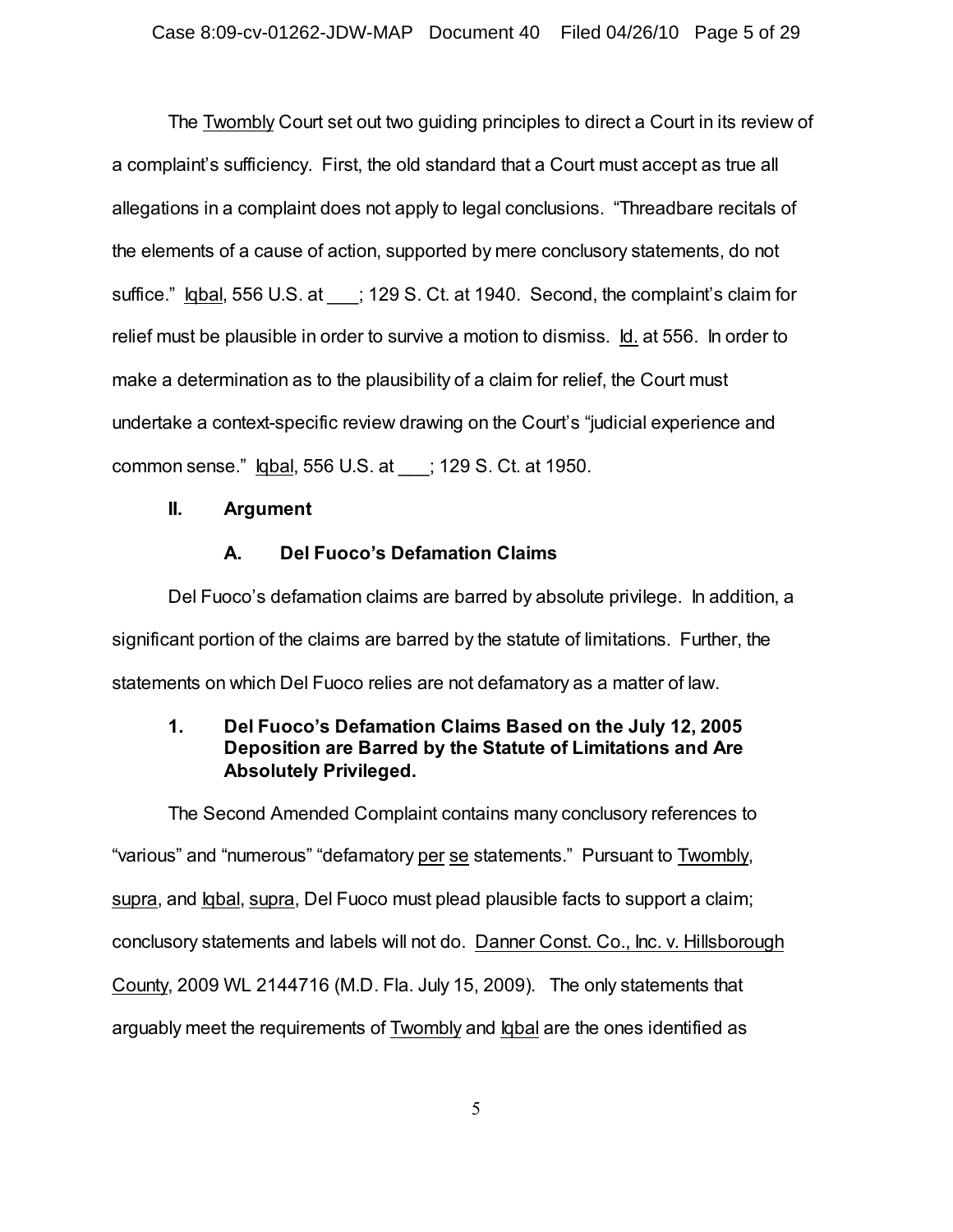#### Case 8:09-cv-01262-JDW-MAP Document 40 Filed 04/26/10 Page 6 of 29

allegedly contained in O'Neill's July 12, 2005 deposition testimony and in a portion of the June 5, 2009 Application in which O'Neill discusses his management experience. (Dkt. 37, ¶¶ 22, 23, 24 & 41.)

Del Fuoco cannot base a defamation claim on O'Neill's July 12, 2005 deposition testimony because – as pointed out in the motion to dismiss Del Fuoco's original complaint (Dkt. 5) – Florida has a two-year statute of limitations for defamation and the deposition testimony was absolutely privileged. FLA. STAT. § 95.11(g)(4);<sup>s</sup> <u>Anderson v.</u> Shands, 570 So.2d 1121 (Fla. 1st DCA 1990). Accordingly, Del Fuoco's defamation claims relating to O'Neill's deposition testimony are foreclosed as a matter of law.

## **2. O'Neill's Statements in the Application Are Absolutely Privileged.**

Del Fuoco claims in Counts One through Fifty-Six that certain statements made by O'Neill in his application for U.S. Attorney, submitted to the various members of the Florida Federal Judicial Nominating Commission (FFJNC), are defamatory *per se*. The alleged defamatory statements are found in ¶ 24 of the Second Amended Complaint and are taken from O'Neill's application for U.S. Attorney. See **Exhibit 1**.

The statements made by O'Neill about Del Fuoco in O'Neill's application for U.S. Attorney are absolutely privileged, as a matter of law, because they were made in an application submitted to the FFJNC, a quasi-legislative body, established by members of the U.S. Senate.

The FFJNC was re-established by Florida's United States Senators, the Hon. Bill

 $^{\rm 3}$  Del Fuoco was represented by counsel at the July 12, 2005 deposition and knew about the statements at the time they were made. (Dkt. 1, Ex. J; Dkt. 1,  $\P$  156, Dkt. 1, Ex. L, which is a July 19, 2005 article quoting Del Fuoco as denying statements made in the deposition).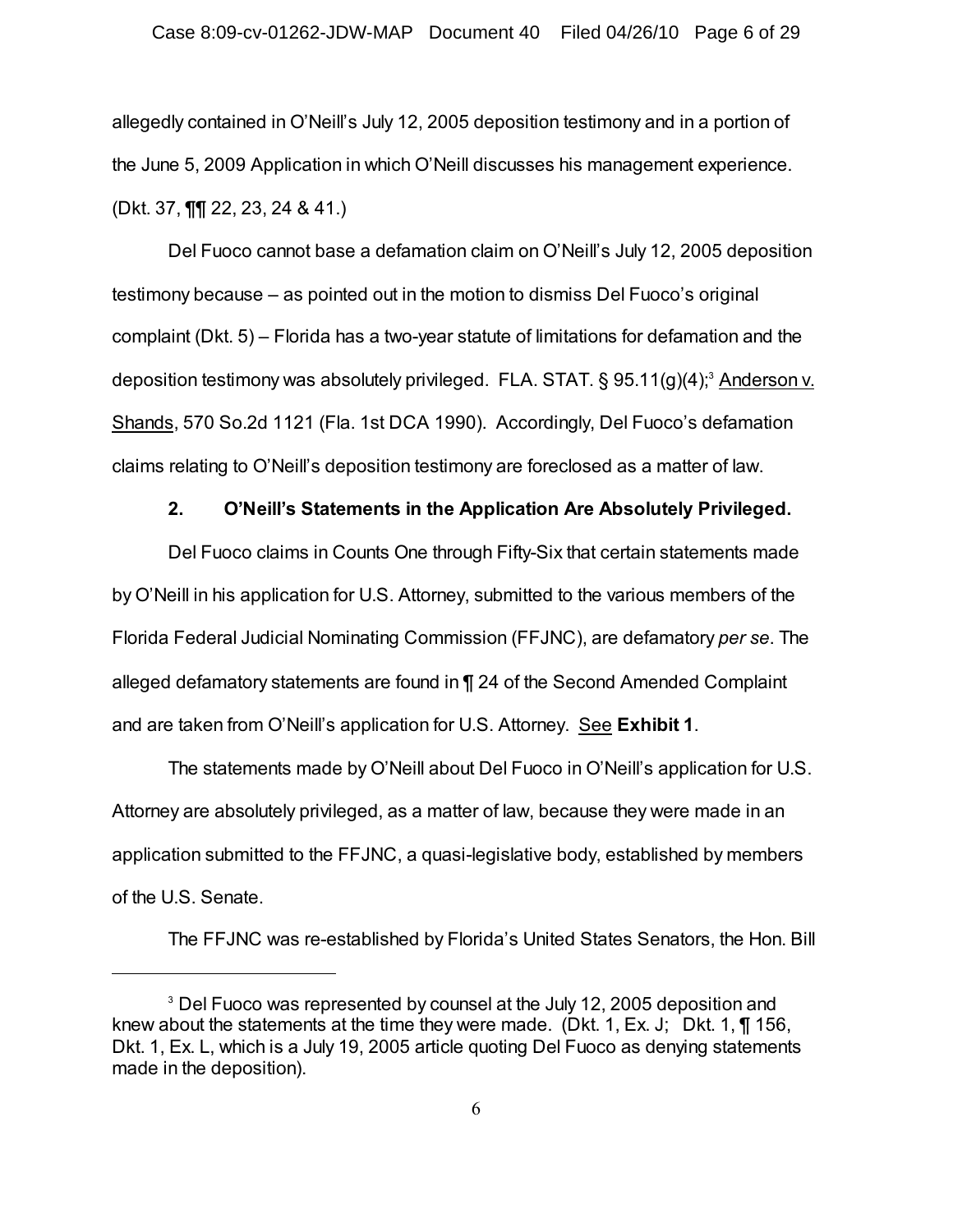Nelson and Hon. Mel Martinez, in April 2009, to identify highly qualified individuals as finalists to become U.S. District Judges, U.S. Attorneys or U.S. Marshals within each of the three judicial districts within Florida. See United States Senate, FFJNC, Rules of Procedure, April 2009, attached as **Exhibit 2**.<sup>4</sup> At the request of the Senators, the FFJNC commences the selection process by inviting applications for specified positions. Pursuant to FFJNC Rules of Procedure, O'Neill submitted an application for U.S. Attorney. A blank copy of the application submitted by O'Neill is attached as **Exhibit 3**.<sup>5</sup> Upon the completion of a "careful and thorough review" of the applications, the FFJNC selects finalists who possess the "professional qualifications, character, integrity, intellect, experience, temperament, professional competence, maturity, capacity for growth, and other characteristics necessary to perform the duties of that office and uphold the public trust." **Exhibit 2**, Rule 3.

The submitted applications are then ranked by Commission members and selected applicants are then invited to an in-person interview. Id., Rule 25. Following the completion of interviews, finalists are identified in closed-door session, and names are forwarded in writing by the FFJNC Chair to the Senators. Id., Rule 27.Upon receiving the names of recommended finalists from the FFJNC, the Senators may conduct individual interviews of each of the finalists. The Presiding Senator then forwards to the White House an unranked list of the finalists. Id., Rule 29.

<sup>&</sup>lt;sup>4</sup> Attaching this Exhibit does not convert this motion to a motion for summary judgment. Adamson v. DePoorter, 2007 WL 2900576 \*2 (11th Cir. 2007)(exhibit does not convert motion if it is central to Plaintiff's claim and authenticity is not challenged or where Plaintiff refers to the Exhibit which is central to Plaintiff's claim)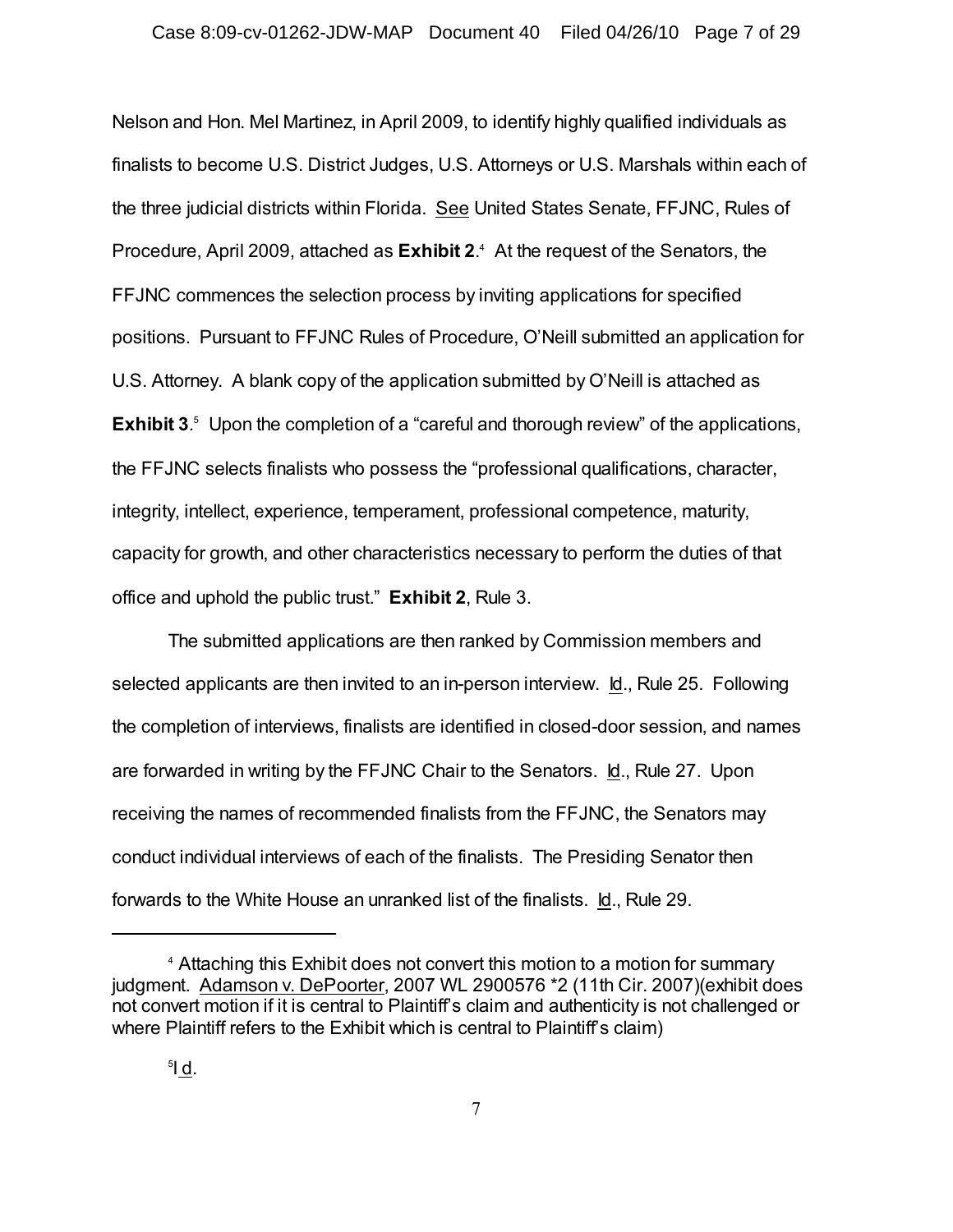The Chair of the FFJNC is John M. Fitzgibbons, Esq. **Exhibit 3**. Defendant O'Neill submitted an application to the FFJNC for the position of U.S. Attorney for the Middle District of Florida. Pursuant to the instructions on the application, O'Neill sent the original application to Fitzgibbons with a copy sent to each member of the FFJNC. See **Exhibit 3**, p. 1. O'Neill was ultimately selected as a finalist by the FFJNC.

The determination of whether absolute immunity shields O'Neill's statements from tort liability is a matter of state law. Bio/Basics Int'l Corp. v. Ortho Pharm. Corp., 545 F. Supp. 1106, 1113-14 (S.D.N.Y. 1982). Because the alleged defamatory statements were made in Florida, the substantive law of Florida will provide the rule of decision. After the facts and circumstances of a communication are revealed, the issue of whether a privilege has been established is a question of law for the Court to decide. Tucker v. Resha, 634 So.2d 736, 758 (Fla. 1<sup>st</sup> DCA 1994).

The courts of many states have adopted the general rule that a witness who appears before a legislative committee is absolutely immune from a lawsuit predicated on the testimony that the witness gave to the committee. Restatement (Second) of the Law of Torts, § 590A (1977); see, e.g., Scott v. McDonnell Douglas Corp., 112 Cal. Rptr. 609 (1974); Tocco v. Piersante, 245 N.W.2d 356 (1976); Jennings v. Cronin, 389 A.2d 1183 (1978); Logan's Super Markets, Inc. v. McCalla, 343 S.W.2d 892 (1961). Florida is no exception. Farish v. Wakeman, 385 So.2d 2 (Fla. 4<sup>th</sup> DCA 1980), appeal dismissed, 394 So.2d 1151 (Fla. 1980).

In Farish, the defendant made certain statements, alleged to be defamatory, under oath before the Florida House of Representatives Select Committee on Impeachment of certain Supreme Court Justices. The hearing was public and the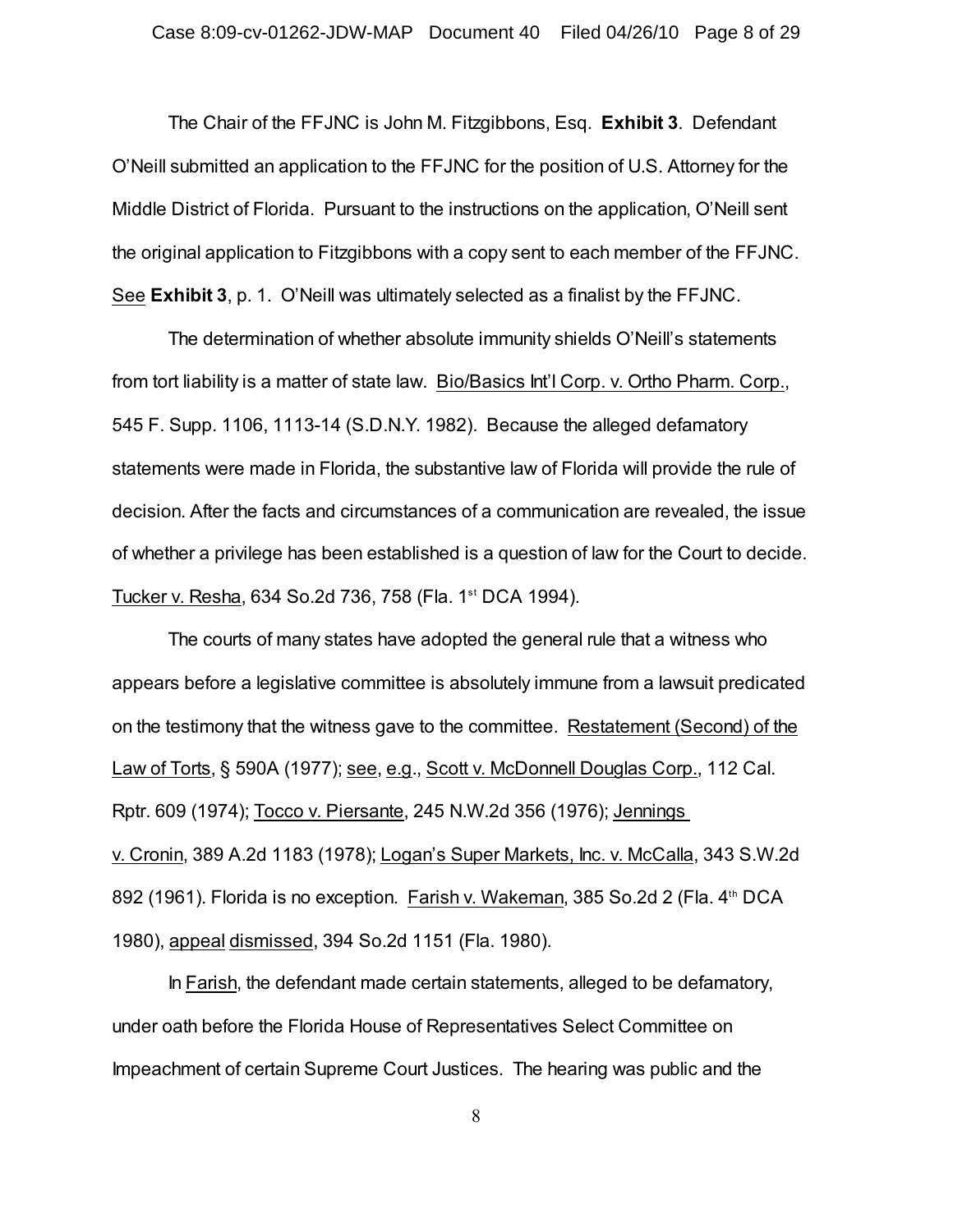defendant was under compulsory subpoena at the time of her testimony. The Court

found that the statements were absolutely privileged and quoted from the trial court:

The law not only in the State of Florida, but by the overwhelming weight of authority in these United States is that defamatory words published by witnesses who appear before judicial and legislative tribunals involuntarily and pursuant to legal subpoena, which utterances are relevant or material to the cause or subject of inquiry are absolutely privileged. See McNayr v. Kelly, 184 So.2d 428 (Fla.1966), and Fiore v. Rogero, 144 So.2d 99 (Fla.2nd DCA 1962); Kelly v. Daro, 47 Cal.App.2d 418, 118 P.2d 37 (1941).

## 385 So.2d at 2.

While O'Neill's application to the FFJNC was not compelled or under oath, unsworn statements in legislative and executive proceedings that are not compelled may also be absolutely privileged under Florida law. Robertson v. Industrial Insurance Company, 75 So.2d 198 (Fla. 1954)(alleged defamatory statements made in unsworn letter to Insurance Commissioner were absolutely privileged); McNayer v. Kelly, 184 So.2d 428 (Fla. 1966)(alleged unsworn defamatory statements made by county and municipal officials at legislative or quasi-legislative activities are absolutely privileged); Kribs v. City of Boynton Beach, 372 So.2d 195 (Fla  $4<sup>th</sup>$  DCA 1979)(unsworn letter by City Manager sent to media disclosing reasons for employee's termination absolutely privileged); Meuller v. The Florida Bar, 390 So.2d 449 (Fla. 4<sup>th</sup> DCA 1980)(unsworn statements by employees of Florida Bar absolutely privileged); Kohn v. Davis, 390 So.2d 1246 (Fla. 1<sup>st</sup> DCA 1980)(unsworn statements made by school board member absolutely privileged).

The determining factor, in Florida, for absolute immunity to attach to statements made during the course of quasi-judicial or quasi-legislative proceedings is that they be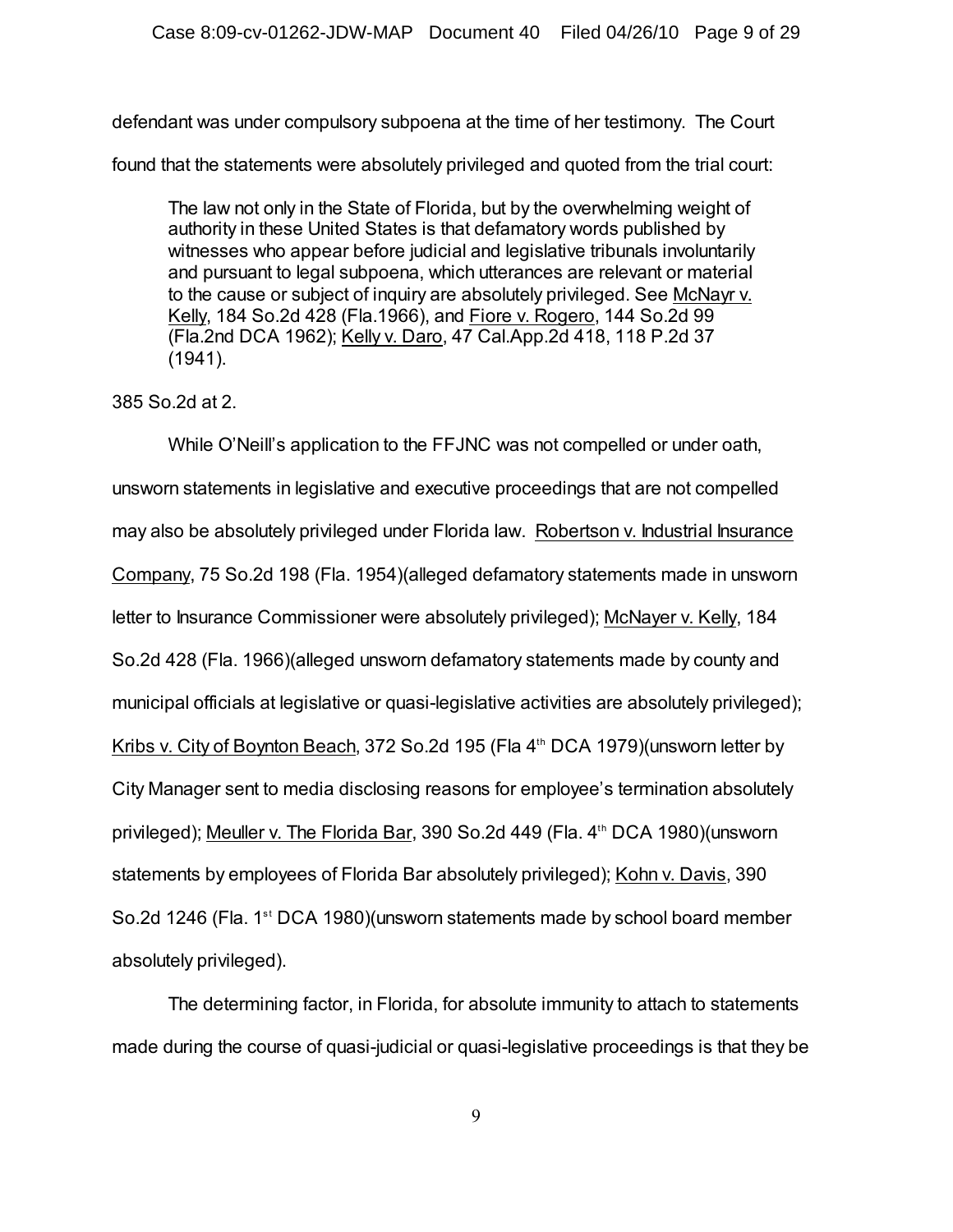### Case 8:09-cv-01262-JDW-MAP Document 40 Filed 04/26/10 Page 10 of 29

connected with, or relevant or material to, the cause at hand or subject of the inquiry. Fiore, 144 So.2d 99 (Fla. 2nd DCA 1962); Stucchio v. Tincher, 726 So.2d 372 (Fla. 5th DCA 1999). For example, in Daniels v. Patterson, 751 So.2d 678 (Fla. 1<sup>st</sup> DCA 2000), during a proceeding before the Public Employee Relations Commission (PERC), the representative of a union wrote an unsolicited and unsworn letter to the mayor of Jacksonville, concerning a representative of another union involved in the proceeding, which contained allegedly defamatory statements. The appellate court affirmed the trial court's finding that the statements in the letter, even if defamatory, were absolutely privileged because they were "relevant" to the proceeding. Id. at 679.

Just as the unsolicited and unsworn letter in Daniels was absolutely privileged because it was relevant to the PERC proceeding, the statements in O'Neill's application to the FFJNC are also absolutely privileged because they are relevant to the FFJNC's inquiry. In addition, while the letter in Daniels was absolutely privileged even though unsolicited, the application submitted by O'Neill was required by the FFJNC as part of the nomination process. **Exhibit 2**, Rule 19; **Exhibit 3**, p. 1.

The application required by the FFJNC is extensive and requires applicants to disclose an enormous amount of information pertaining to a wide assortment of affairs including, *inter alia*, family status, employers and associations, court appearances, litigated matters, legal activities, business connections, legal proceedings, civic associations, allegations, investigations, a financial statement, and disciplinary matters. The application states that the information requested "is similar to some of the information which will be required from a Presidential nominee by the Senate Judiciary Committee during the Senate confirmation process." **Exhibit 2**, ¶ 1.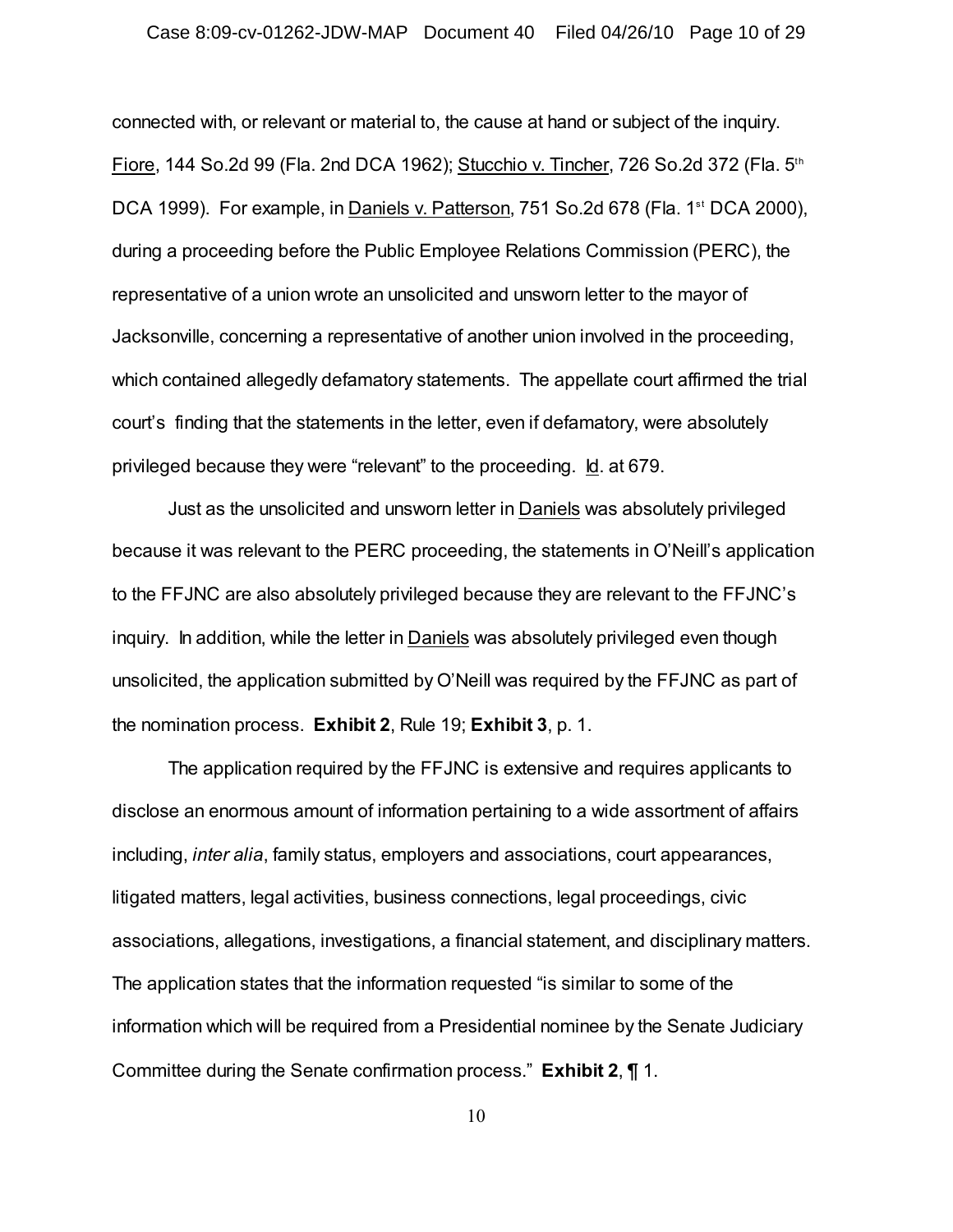The alleged defamatory statements, complained about by Del Fuoco in paragraph 24 of the Second Amended Complaint, were written in the FFJNC application by O'Neill in a section under the heading "Managerial Experience." O'Neill utilized this section to describe to the FFJNC his management experience in the U.S. Attorney's Office and the difficulties he encountered as a manager dealing with difficult employee situations. He described the difficult situation he had managing Del Fuoco, a difficult employee in the U.S. Attorney's Office, and the lessons he learned from that experience. This information was clearly relevant to the inquiry of the FFJNC, which was to evaluate and select the best qualified applicants as finalists for U.S. Attorney to be forwarded to Florida's Senators and eventually the White House.

Accordingly, the purposes for which the absolute privilege was created, i.e., to foster the candid and full disclosure, by witnesses and others, to judicial and legislative bodies, without fear of retribution or reprisal, to enable and further the administration of justice and enactment of legislation, are present here. In order for the FFJNC to satisfy its charter and select the best, most qualified applicants, who possess the "characteristics necessary to perform the duties of [U.S. Attorney] and uphold the public trust," it is necessary that applicants be afforded absolute immunity to promote the forthright, honest, and open disclosure of their experiences without fear of facing tort liability. The only requirement is that the statements be relevant to the proceeding, as they were in this instance.

Because the statements made by O'Neill in his application for U.S. Attorney are absolutely privileged, there can be no cause of action for defamation, and Counts One through Fifty Six must be dismissed with prejudice.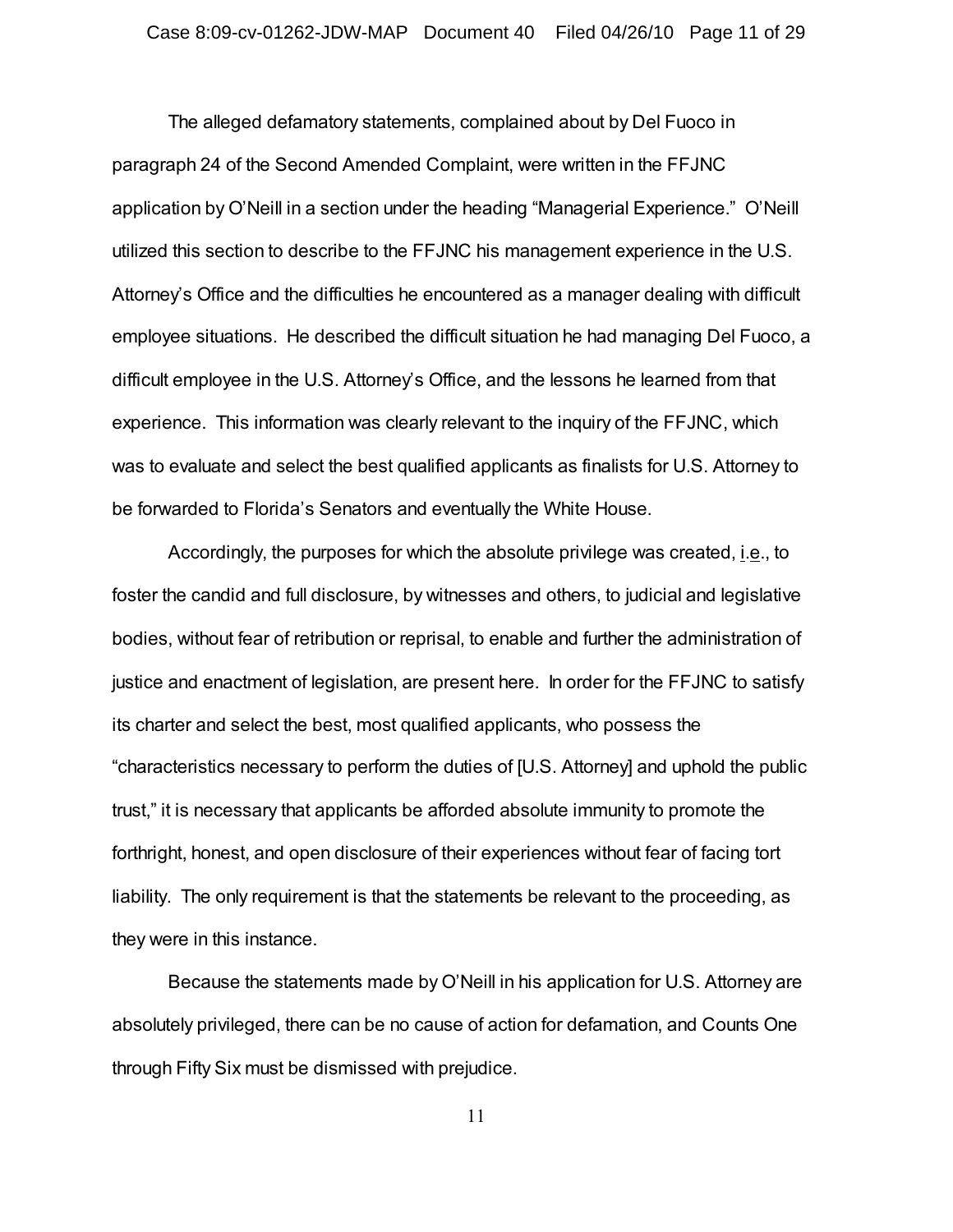## **3. O'Neill's Statements in the Application Were Not Defamatory as a Matter of Law.**

Under Florida law, a plaintiff in a defamation case must prove five elements: (1) publication; (2) falsity; (3) knowledge or reckless disregard as to the falsity in a matter concerning a public official, or negligence in a matter concerning a private person; (4) actual damages; and (5) that the statement is defamatory. Jews For Jesus, Inc. v. Rapp, 997 So.2d 1098, 1106 (Fla. 2008). At this time, O'Neill is moving to dismiss on the fifth ground because O'Neill's statements in the Application were not defamatory.

To be defamatory, the words or implication must charge a person with an infamous crime or tend to subject him to hatred, distrust, ridicule, contempt or disgrace or tend to injure him in his business and profession. Adams v. News-Journal Corp. 84 So. 2d 549, 551 (Fla 1956); Seropian v. Forman, 652 So. 2d 490, 495 (Fla. 4th DCA 1995); Gill v. Kostroff, 82 F. Supp.2d 1354,1362 (M.D. Fla.2000). Certain words are defamatory *per se*, unless they are true or uttered in contexts that are privileged or are protected pure opinion. Words that have been found to be defamatory *per se* include, inter alia, deadbeat, liar, extortionist, thief, extortionist, adulterer, and prostitute. See, e.g., Carter v. Sterling Finance Co., 132 So. 2d 430 (Fla. 1st DCA 1961); Shafran v. Parrish, 787 So.2d 177 (Fla. 2d DCA 2001); Axelrod v. Califano, 357 So.2d 1048 (Fla. 1st DCA 1978); Anson v. Paxson Communications Corp., 736 So.2d 1209 (Fla. 4th DCA 1999).

Del Fuoco frequently states in the Second Amended Complaint that O'Neill made defamatory *per se* statements about Del Fuoco in the Application, but the only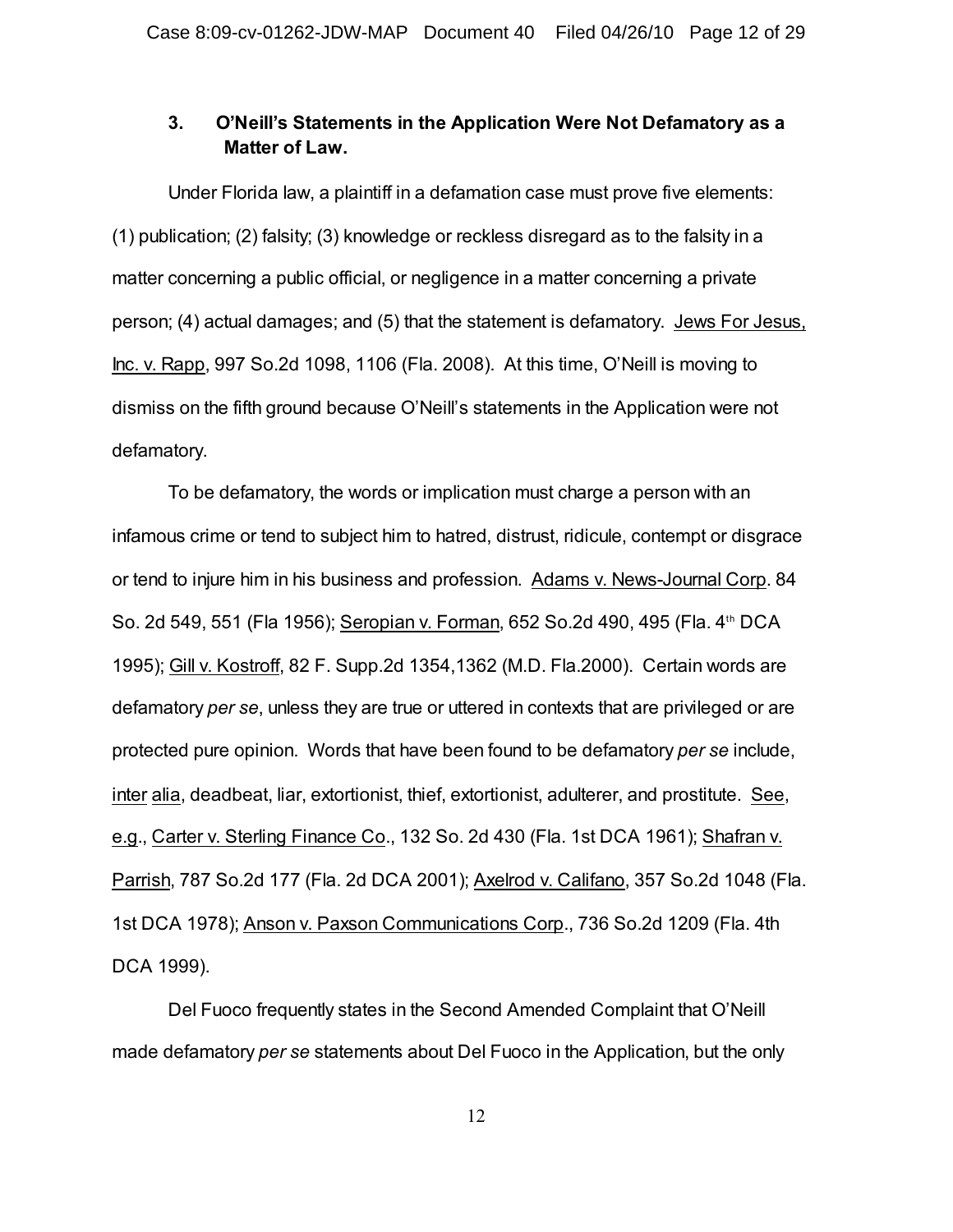statements he specifically identifies as such are O'Neill's statements that: (1) Del Fuoco had a "checkered history as a prosecutor" (Dkt. 37, ¶16); (2) Del Fuoco made a "bizarre" allegation that O'Neill was a member of the Irish Republican Army and O'Neill traveled to Ireland to meet with IRA operatives, and (3) "[d]ue to [Del Fuoco's] bizarre fixation on me, it has been suggested to me, by a number of prosecutors, lawyers, and members of law enforcement, that I should carry a weapon at all times because he is seemingly unstable." (Dkt. 37, ¶ 29, 41).<sup>6</sup>

These statements simply are not defamatory *per se* and indeed, Del Fuoco actually is concerned not with the words' literal meaning, but rather, their alleged "gist." Del Fuoco contends that the statements make him out to be a "bizarre" person and someone who is "dangerous to the point that Defendant ROBERT E. O'NEILL must 'carry a weapon at all times' in order to defend himself from the Plaintiff ... ." (Dkt. 37,  $\P\P$  29, 41.)

Under Florida law, a statement is defamatory if the "gist" or "sting" of the statement is defamatory unless the words are true, are privileged, or are constitutionally protected. Levan v. Capital Cities/ABC, Inc., 190 F.3d 1230, 1240 (11th Cir. 1999). When assessing the gist of a statement, the Court has a constitutional "gatekeeper" function<sup>7</sup> and must look at the statements in context. <u>Levan, supra</u> ("The gist of any

<sup>&</sup>lt;sup>6</sup> Del Fuoco also mentions O'Neill's alleged statement that Del Fuoco is "mentally ill," (Dkt. 37, ¶ 29), but this statement is not made in the Application. Del Fuoco apparently is referencing testimony from the July 12, 2005 deposition. (Dkt. 37, ¶ 23). As discussed above, statements made during the deposition are not actionable because of the statute of limitations and absolute privilege.

 $\frac{7}{1}$  In cases raising First Amendment issues, a Court has an obligation to "make an independent examination of the whole record" in order to make sure that "the judgment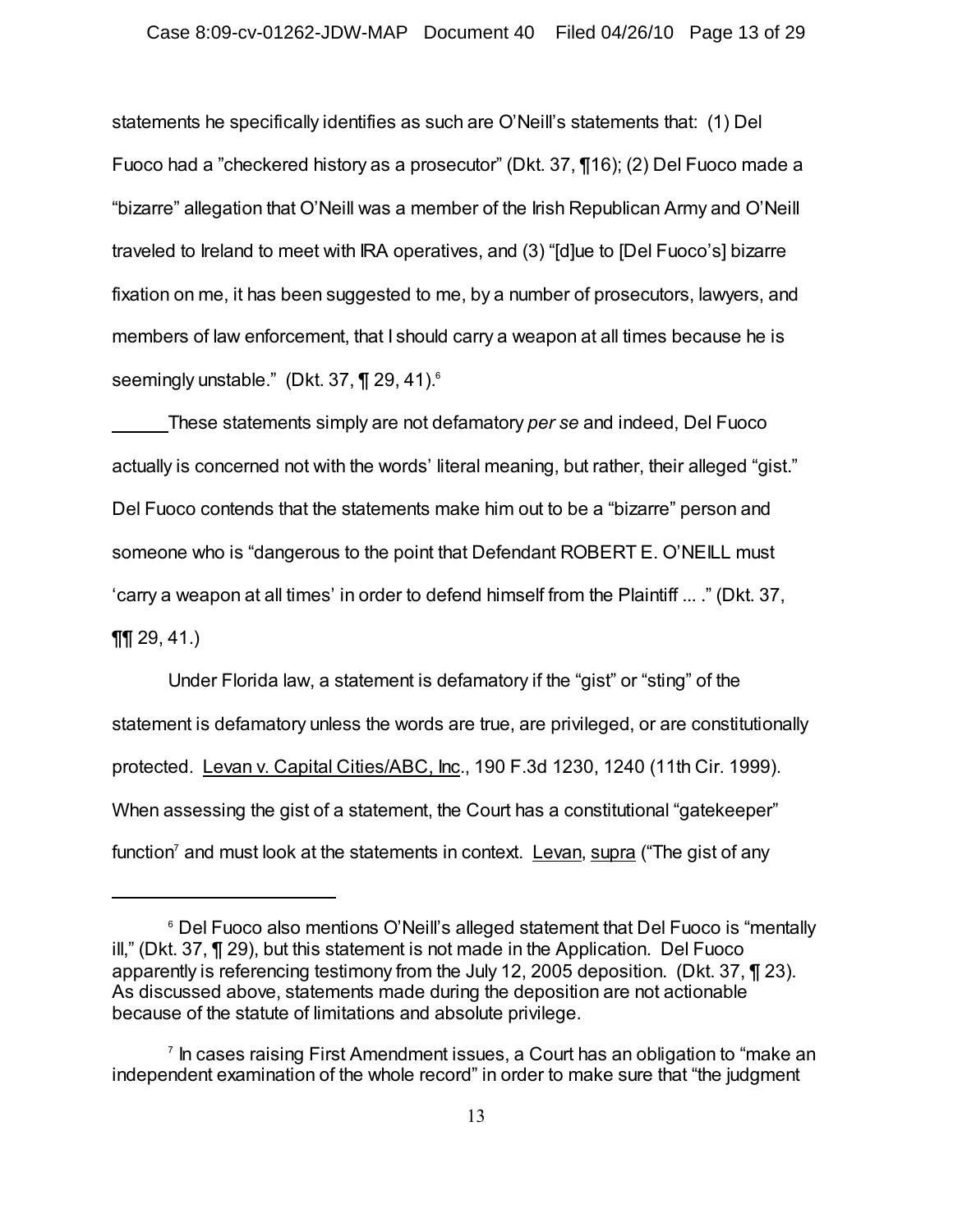statement within a publication or broadcast is found only by reference to the entire context."); Smith v. Cuban American National Foundation, 731 So.2d 702, 705 (Fla. 3d DCA 1999)("To determine whether a statement is defamatory, it must be considered in the context of the publication") citing Raymer v. Doubleday & Co., 615 F.2d 241, 244 (5th Cir.1980); Rush-Hampton Indus., Inc. v. Home Ventilating Inst., 419 F.Supp. 19, 21 (M.D. Fla.1976); Early v. Palm Beach Newspapers, Inc., 354 So.2d 351, 352 (Fla.1977); Ford v. Rowland, 562 So.2d 731, 735 (Fla. 5th DCA 1990); Hay v. Indep. Newspapers, Inc., 450 So.2d 293, 295 (Fla. 2d DCA 1984); O'Neal v. Tribune Co., 176 So.2d 535, 548 (Fla. 2d DCA 1965); MacGregor v. Miami Herald Publ'g Co., 119 So.2d 85, 88 (Fla. 2d DCA 1960).

The case of Seropian v. Forman,  $652$  So.2d 490 (Fla.  $4<sup>th</sup>$  DCA 1995), is particularly instructive in the proper approach to evaluating allegedly defamatory statements in context under Florida law. In Seropian, the chief of staff at a hospital, in a letter to 400 or more staff physicians, accused the chairman of a hospital district of

does not constitute a forbidden intrusion on the field of free expression." Bose Corp. v. Consumers Union of United States, Inc., 466 U.S. 485, 499 (1984) (quoting New York Times, Co v. Sullivan, 376 U.S. 254, 284-286 (1964). See also Milkovich v. Lorain Journal Co., 497 U.S. 1, 17, 21 (1990).

Florida law also states that the Court must act as a gatekeeper in defamation cases. See Smith v. Cuban American National Foundation, 731 So.2d 702, 704 (Fla. 3d DCA 1999)("The court has a 'prominent function' in determining whether a statement is defamatory, and if a statement is not capable of a defamatory meaning, it should not be submitted to a jury." citing Byrd v. Hustler Magazine, 433 So.2d 593, 595 (Fla. 4th DCA 1983); <u>Wolfson v. Kirk,</u> 273 So. 2d 774, 778 (Fla. 4<sup>th</sup> DCA 1973)("Because the facts giving rise to the tort of defamation may be isolated with clarity, the court naturally has a prominent function in evaluating the pleading and proof to determine whether or not a cause is proper for submission to the jury.").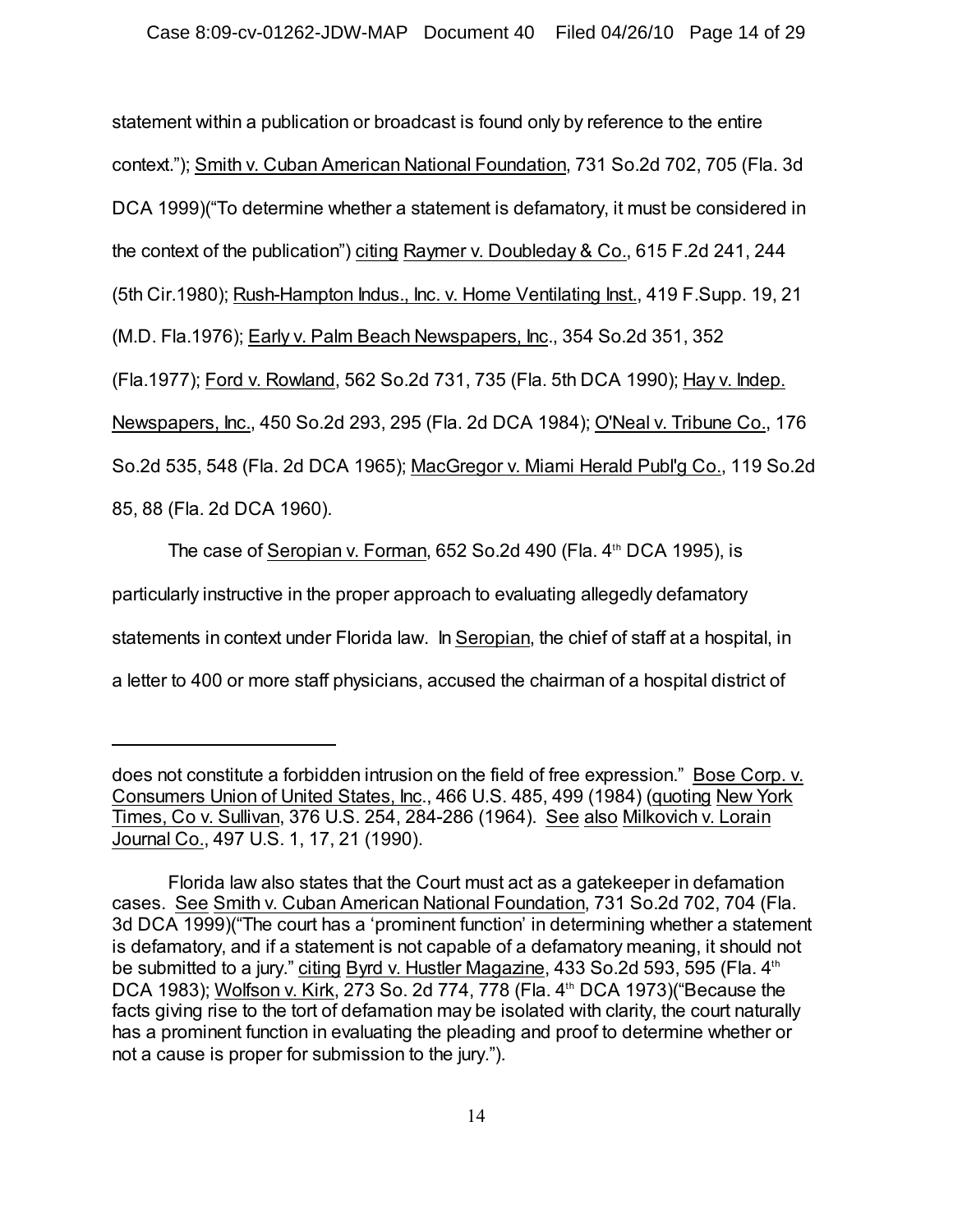"influence peddling." The Court recognized its obligation to make an independent review of the evidence to make sure it could meet "the exacting requirements of the First Amendment." The Court ultimately concluded that even if all facts were resolved in favor of the plaintiff, the characterization of "influence peddling" was not defamatory when considered in context, stating:

In the context of this case, the term influence peddling is, as a matter of law, neither defamatory nor a falsehood. Under Florida law, words are defamatory when they charge a person with an infamous crime or tend to subject one to hatred, distrust, ridicule, contempt or disgrace or tend to injure one in one's business or profession. Considering everything said in all three letters, the term does not impute conduct incompatible with the proper exercise of plaintiff's office, or tend to subject him to hatred, distrust, ridicule, contempt or disgrace ... . Nor does the term have the settled opprobrious meaning that the terms "on-the-take", or "corrupt politician", e.g., or their or their moral equivalents, might have had if they had been used instead, as plaintiff contended at trial. The setting and the thoughts expressed in the letters, taken as a whole, suggest that the granting of hospital CONs should be based entirely on the need for a new provider and the merits of any individual applicant but not on political favors or the benefits that one existing provider might derive from allowing a new provider in the market.

652 So.2d at 495.

When O'Neill's statements in the Application and their implications are

considered in context, the statements are not defamatory as a matter of law. The

Application, which was required of all applicants for the position of United States

Attorney, was prepared for a limited and specific audience: members of the FFJNC

considering O'Neill as a United States Attorney candidate.<sup>8</sup> The obvious purpose of the

Application was to provide relevant information about O'Neill so that the intended

 $^\circ$  Del Fuoco agrees that the FFJNC was the intended audience by suing in Fifty-Six Counts, one for each member of the FFJNC. Del Fuoco, not O'Neill, decided to publish the statements in the Application to the general public.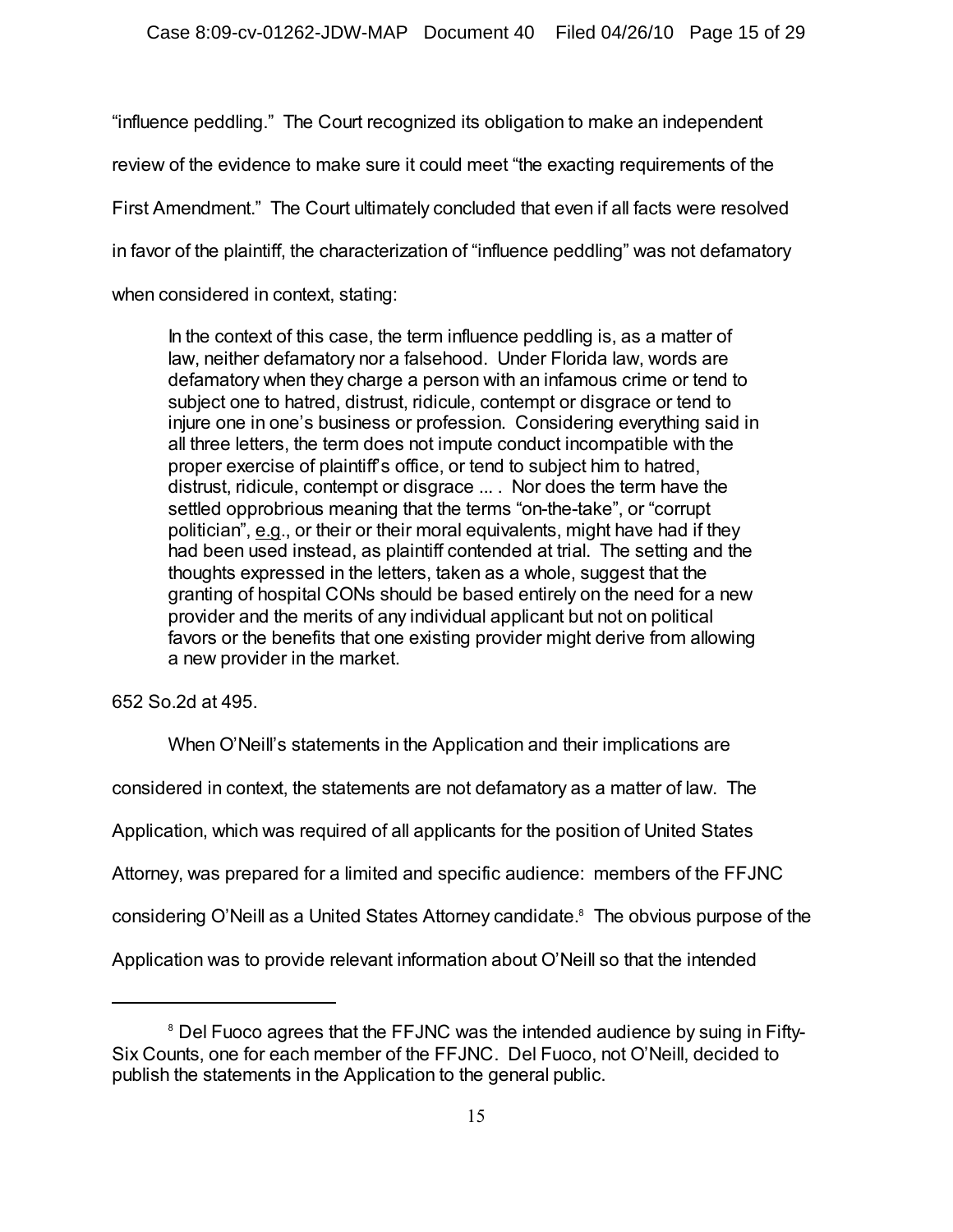audience could form an opinion about O'Neill. The passage from which Del Fuoco quotes is part of an explanation of how O'Neill encountered challenges as a manager, how he faced those challenges, and what lessons he took away from dealing with those challenges. To demonstrate just how great the challenges have been, and how powerful the resulting lessons, O'Neill provided an example of what certainly would be one of the greatest challenges any manager could face: an employee who disobeyed the manager and, before and after resigning, launched a campaign to destroy the manager's career by filing baseless complaints with the DOJ Office of Professional Responsibility, the Florida Bar and the Court, each time making accusations of unethical, illegal, and unprofessional conduct on the part of the manager.

Viewed in context, the reader comes away with the impression that O'Neill faced trying circumstances, dealt with them, learned something, and came away a better manager. The reader does not come away from the passage with impressions about Del Fuoco that are defamatory, such as Del Fuoco is dishonest or an incompetent lawyer. To the extent that one is inclined to form an opinion about Del Fuoco instead of O'Neill, the impression is that Del Fuoco was disobedient, disliked by some of his peers, and inclined to make frequent attacks on his manager through a variety of means. This impression does not rise to the level of being defamatory. Adams v. News-Journal Corp. 84 So.2d 549 (Fla. 1955); Seropian v. Forman, 652 So.2d 490 (Fla.  $4<sup>th</sup> DCA$  1995). As discussed below, this impression would be true based on Del Fuoco's own allegations regarding his conduct.

## **4. O'Neill's Statements in the Application Were Protected Opinion.**

Florida courts have established broad protections for speech, particularly when it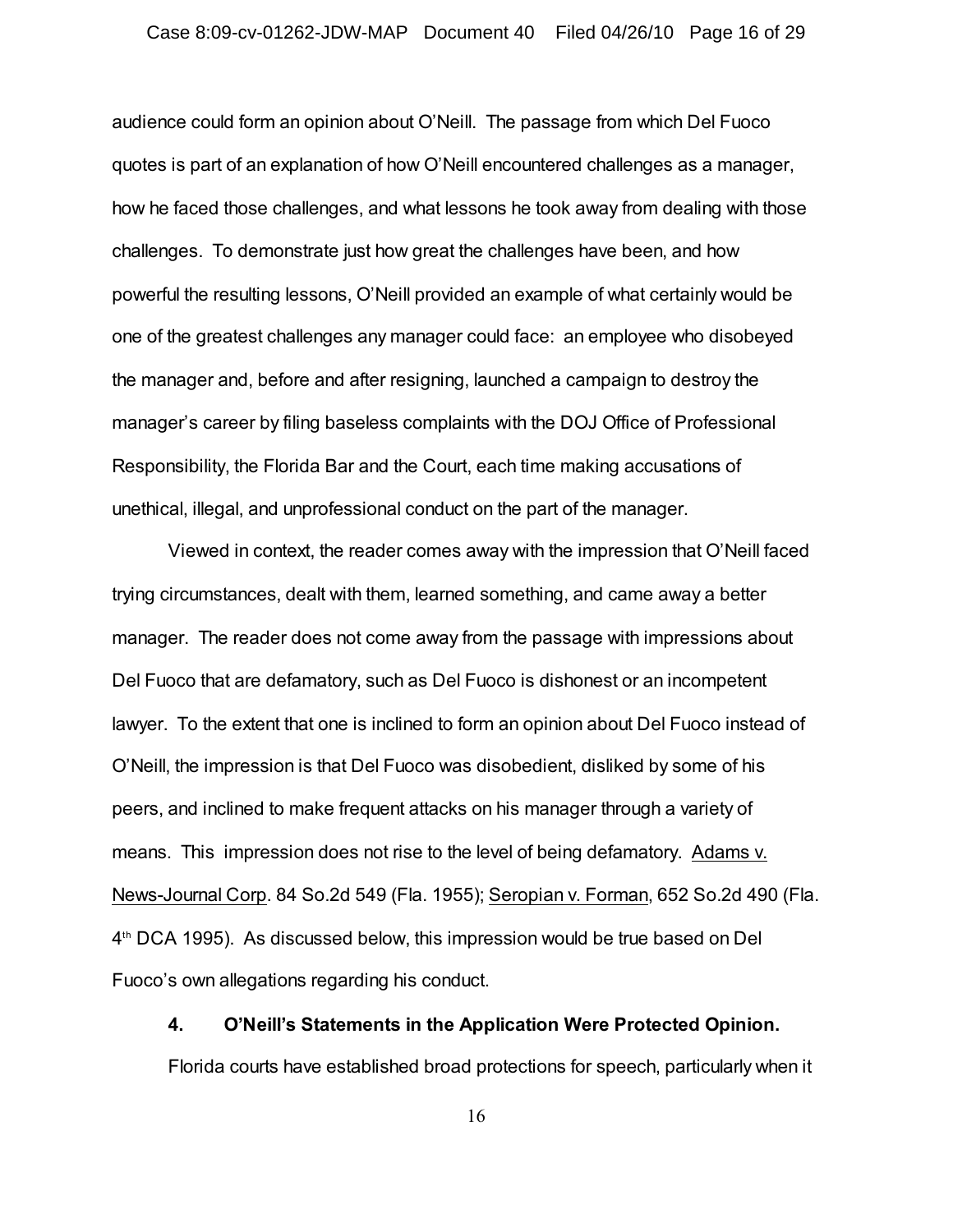comes to opinions. $9$  Florida protects opinions when the factual basis for the opinions are stated or known so that the reader can evaluate whether they want to accept or reject the opinions. Scott v. Busch, 907 So.2d 662, 668 (Fla. 5th DCA 2005)("'Pure opinions' are not actionable out of a deference for free speech and the First Amendment ... . The facts upon which the opinion is based must be stated and disclosed or known to the audience to whom the publication is made not to be actionable."); Miami Child's World, Inc. v. Sunbeam Television Corp., 669 So.2d 336, 336-37 (Fla.  $3<sup>rd</sup>$  DCA 1996)("The trial court properly granted summary judgment where the reporter's characterizations constituted pure opinion, the basis of which was fully disclosed within the news broadcast."); From v. Tallahassee Democrat, Inc., 400 So.2d 52, 57 (Fla. 1<sup>st</sup> DCA 1981), review denied, 412 So.2d 465 (Fla. 1982) ("Pure opinion occurs when the defendant makes a comment or opinion based on facts which are otherwise known or available to the reader or listener as a member of the public."); Beck v. Lipkind, 681 So.2d 794, 795 (Fla. 3d DCA 1996)("A careful review of the record reveals that the allegedly defamatory acts are not actionable because they were either true, pure opinion, or protected by a qualified business privilege.") citing Hoon v. Pate Construction Co., 607 So.2d 423, 429 (Fla.  $4<sup>th</sup>$  DCA 1992), review denied, 618 So.2d 210 (Fla. 1993) ("[O]pinions cannot be defamatory."). Whether alleged libelous

<sup>&</sup>lt;sup>9</sup> The United States Supreme Court's First Amendment decisions establish minimum protections for freedom of speech, but state courts are permitted to grant more liberal protections. Gertz v. Robert Welch, Inc., 418 U.S. 323, 347 (1974)("[S]o long as they do not impose liability without fault, the States may define for themselves the appropriate standard of liability for a publisher or broadcaster of defamatory falsehood injurious to a private individual.")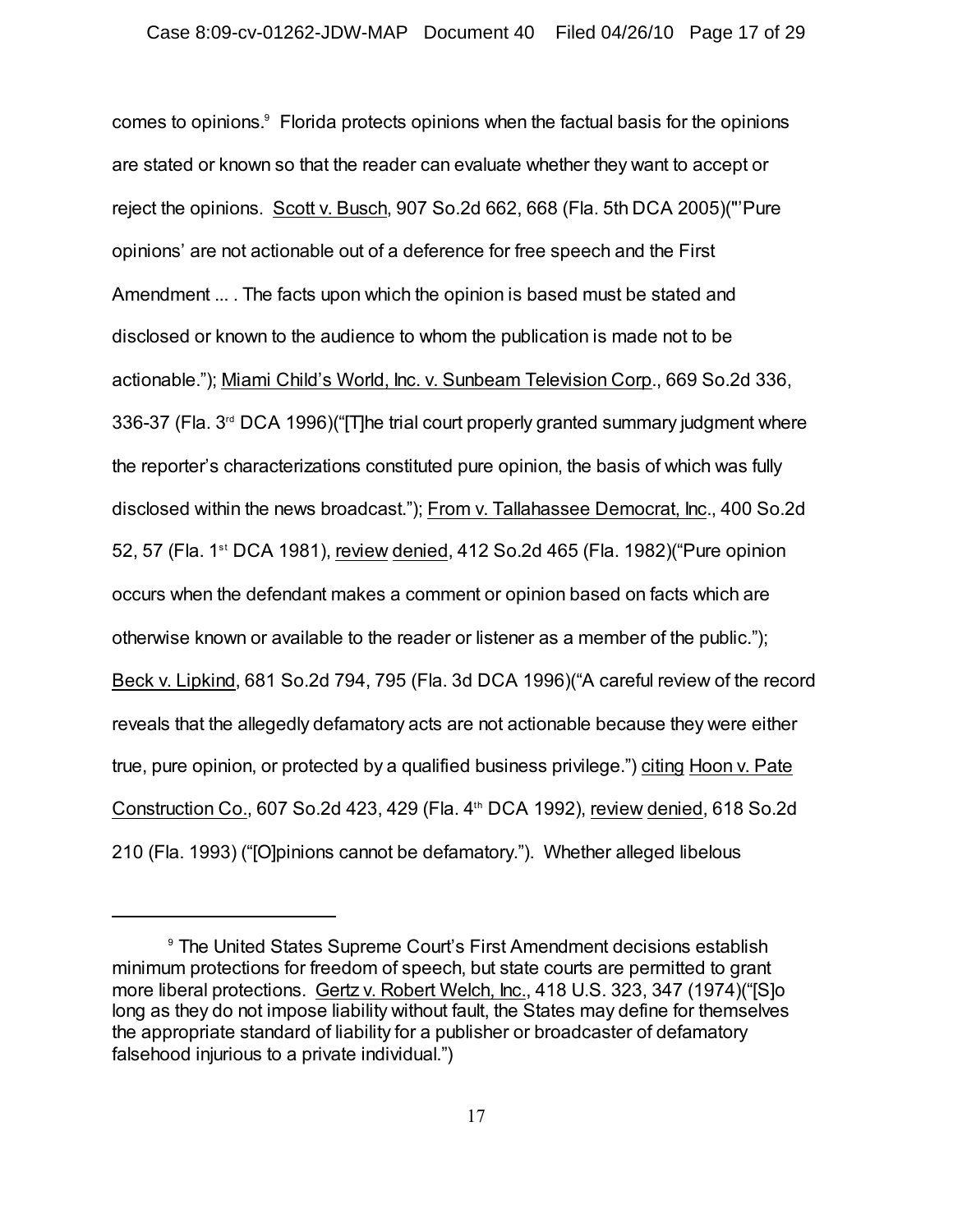statements are pure expressions of opinion or not is for the Court to decide as a matter of law. Smith v. Taylor County Publishing Company, 443 So.2d 1042, 1044-45 (Fla. 1<sup>st</sup>) DCA 1983).

The opinion exception has been applied to dismiss cases based on statements similar to those on which Del Fuoco relies to bring this action. See, e.g., DeMoya v. Walsh, 441 So.2d 1120 (Fla. 3d DCA 1983)(calling a government co-worker a "raving maniac" and "raving idiot" in the presence of a small group of other co-workers, "may have been personally insulting, but did not constitute actionable slander."), citing Wetzel v. Gulf Oil Corp., 455 F.2d 857, 862-63 (9th Cir.1972) (calling plaintiff "nuts" and "crazy" in context of and in response to plaintiff's demand that gas station pay for costs incurred when attendant at defendant's gas station allegedly added wrong fluid to brake fluid considered to be non-actionable expression of pure opinion based on disclosed facts); Lampkin-Asam v. Miami Daily News, Inc., 408 So.2d 666, 667 n.1 (Fla. 3d DCA 1981) (article characterizing accusations made by plaintiff as "almost paranoid" was an expression of pure opinion based on facts expressed in the article and therefore, entitled to absolute constitutional protection).

The statements that Del Fuoco had a "checkered history as a prosecutor," made the "bizarre" accusation that O'Neill consorts with terrorists, and has a "bizarre fixation" on O'Neill are statements of opinions protected under Florida law. O'Neill stated in the Application that Del Fuoco had a "checkered history" because Del Fuoco disobeyed orders given by his supervisors, was disliked by some members of the local bar as evidenced by the fact that they had filed a bar complaint against Del Fuoco, and Del Fuoco had leveled baseless accusations against a number of individuals. All of these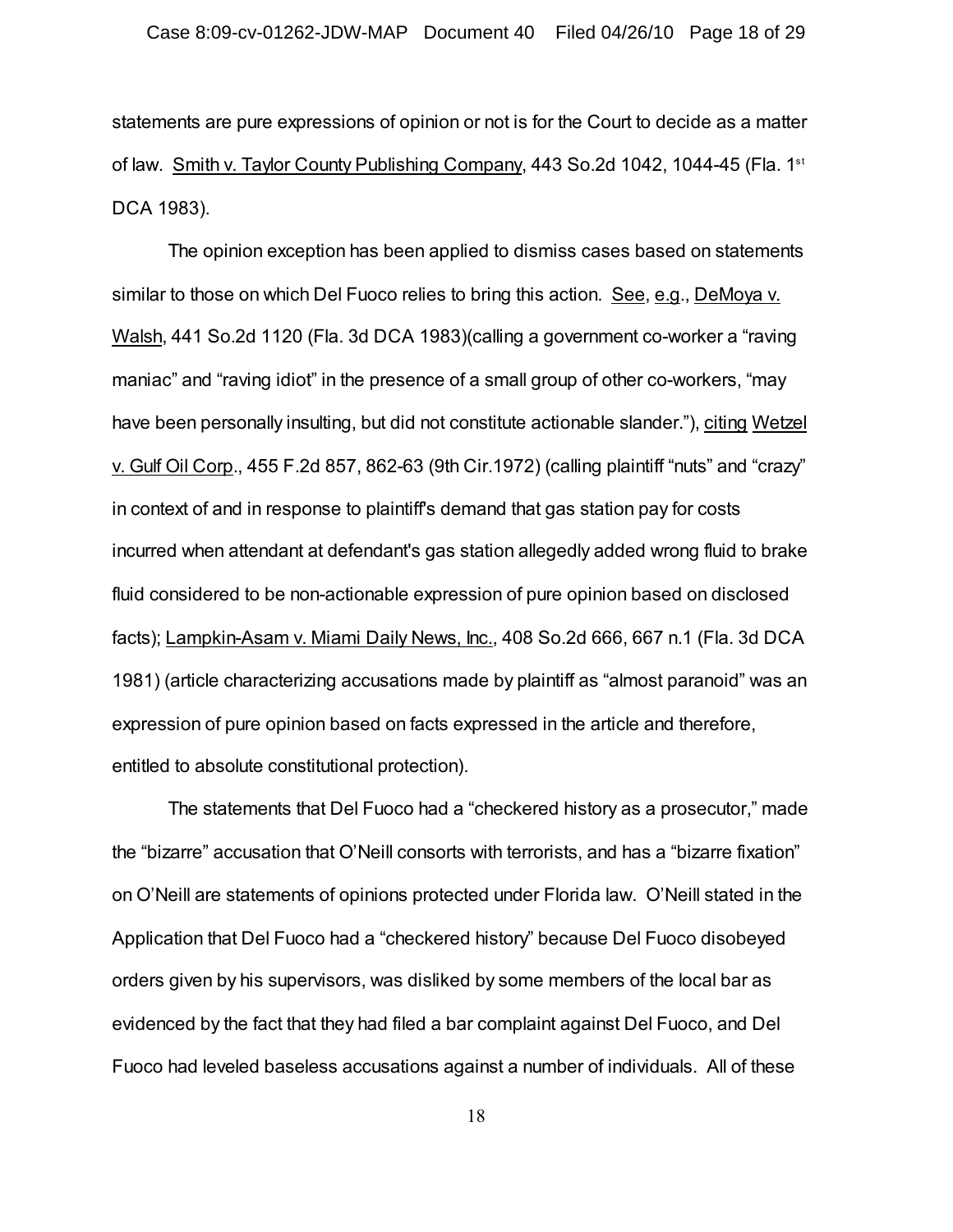### Case 8:09-cv-01262-JDW-MAP Document 40 Filed 04/26/10 Page 19 of 29

facts – disclosed in the Application to support the opinion – are true and admitted by Del Fuoco. In the original complaint, Del Fuoco states that in January or February 2001, O'Neill told Del Fuoco to close his investigation into Charles Wells and that in disobedience to O'Neill's instructions, in "2002, Plaintiff continued the investigation of Charles B. Wells ... ." (Dkt. 1, ¶¶ 83, 84.) It also is undisputedly true that members of the local bar filed complaints against Del Fuoco and that Del Fuoco had filed several formal complaints accusing many individuals, including several of his former supervisors, of numerous improprieties. See, e.g., (Dkt. 1, ¶¶ 102, 103, 117 & 123.)

O'Neill's statement that Del Fuoco's repeated accusations that O'Neill consorts with members of the Irish Republican Army is "bizarre" also is an opinion supported by the facts that would be known by the audience to which the statement was made. The FFJNC was considering O'Neill as a possible United States Attorney based on O'Neill's long service as an Assistant United States Attorney, Acting United States Attorney, and member of numerous Department of Justice task forces. The FFJNC can decide for themselves, based on facts they know about O'Neill either personally or through the Application, whether Del Fuoco's accusation is bizarre. O'Neill is entitled to hold and express the opinion that Del Fuoco's accusations are bizarre.

Similarly, O'Neill's statement that Del Fuoco has a "bizarre fixation" on O'Neill is an opinion based on stated and known facts. In his pleadings in this case, Del Fuoco acknowledges making numerous complaints about O'Neill to various agencies. See, e.g., Dkt. 37, ¶¶ 16, 21. The Court also has taken notice of Del Fuoco's conduct in United States v. Thomas Spellissy, et al., Case No. 8:05-cr-475-T-27TGW (Middle District of Florida), in which Del Fuoco filed an affidavit denigrating O'Neill for no valid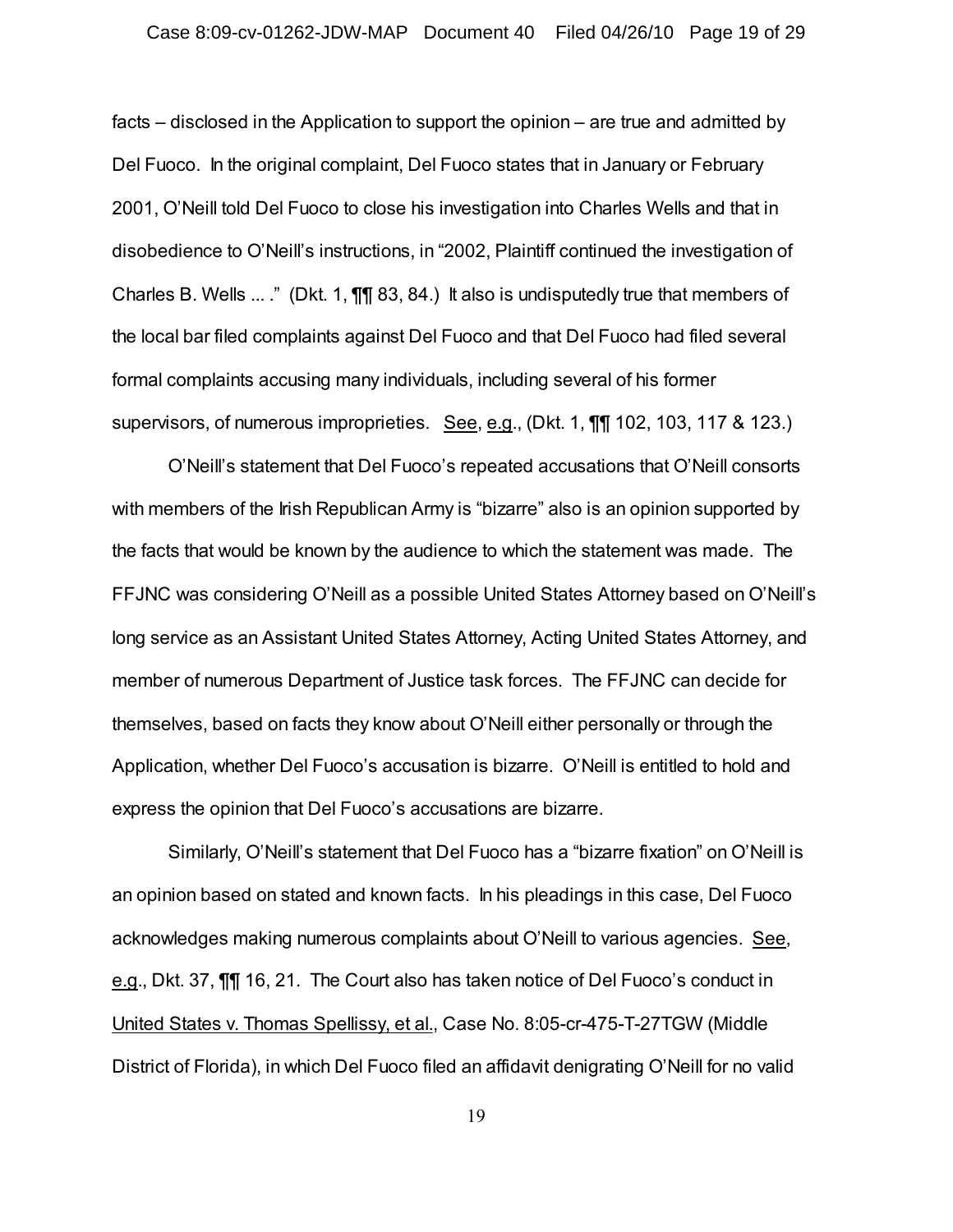purpose. Del Fuoco's fixation is bizarre in light of the fact that Del Fuoco has chosen to focus on O'Neill and ignore the numerous problems he has created for himself as evidenced by, among other things: (1) Del Fuoco's own documented, repeated, misconduct as revealed in the Notice of Proposed Removal that Del Fuoco – not O'Neill – chose to attach to the publicly-filed pleadings in this case; (2) the findings in Del Fuoco v. Charles B. Wells, et al., Middle District of Florida, Case No. 8:03-cv-161-T-23TGW, that Del Fuoco made extortionate demands and submitted a false affidavit; and (3) the Court's admonitions in United States v. Thomas Spellissy, et al, Case No. 8:05-cr-475-T-27TGW (Middle District of Florida).

Notwithstanding Del Fuoco's allegations to the contrary, nowhere in the Application does O'Neill state that Del Fuoco is "dangerous to the point that Defendant ROBERT E. O'NEILL must 'carry a weapon at all times' in order to defend himself from the Plaintiff ... ." (Dkt. 37, ¶¶ 29, 41.) In truth and fact, O'Neill stated in the Application, that "[d]ue to [Del Fuoco's] bizarre fixation on me, it has been suggested to me, by a number of prosecutors, lawyers, and members of law enforcement, that I should carry a weapon at all times because he is seemingly unstable." O'Neill does not say it is a fact that Del Fuoco is dangerous or that he believes that Del Fuoco is dangerous. O'Neill does not say that he carries a weapon to protect himself from Del Fuoco or that Del Fuoco is unstable to the point that Del Fuoco would physically attack him. In context, O'Neill explains that Del Fuoco's undisputed bizarre fixation on O'Neill is such that others have expressed concern.

O'Neill's comments, when read in context, do not have a defamatory meaning and are non-actionable opinion based on disclosed facts. Therefore, the defamation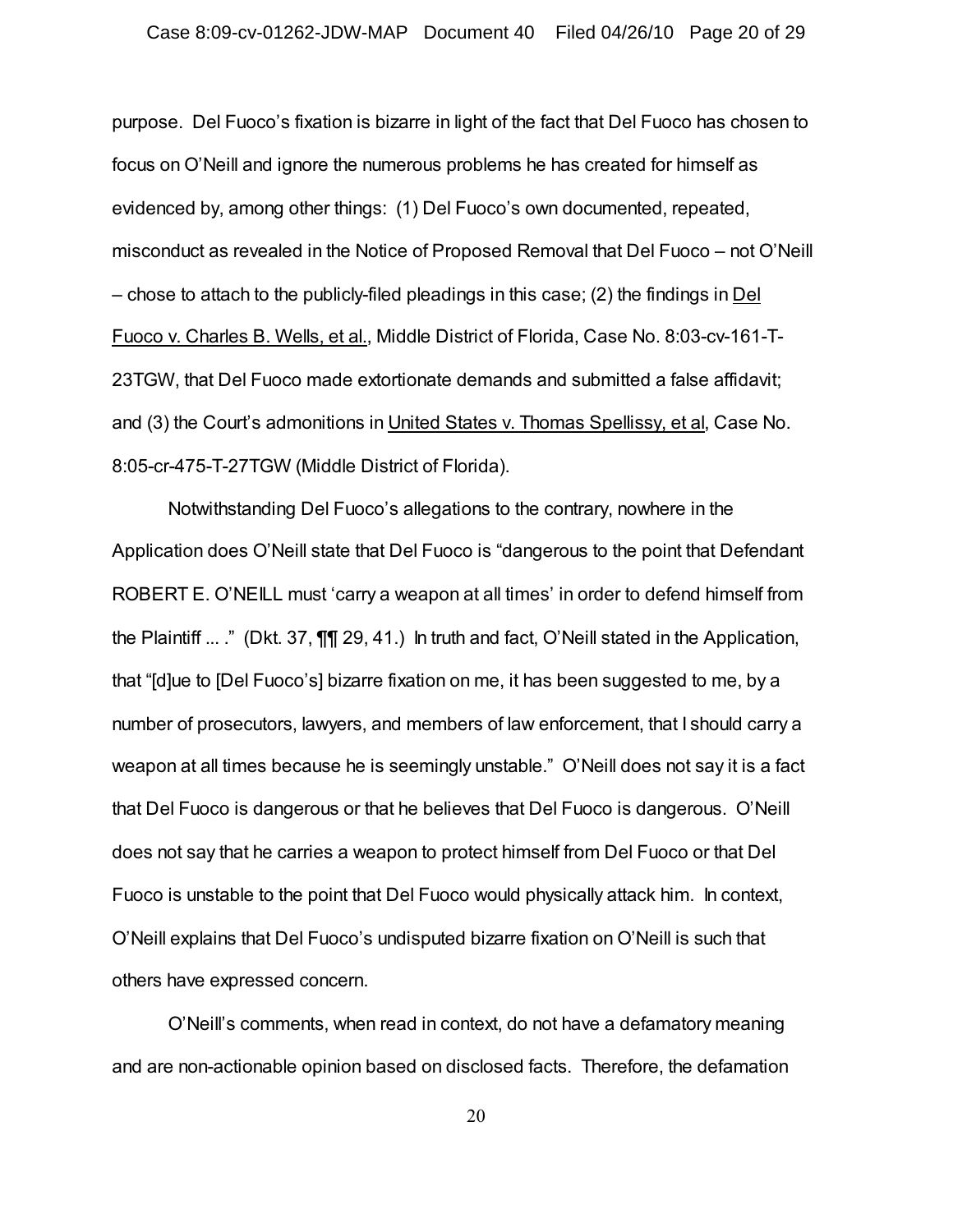counts fail to state a cause of action as a matter of law.

### **B. Del Fuoco's Privacy Act Claims**

Congress passed the Privacy Act in 1974 to "protect the privacy of individuals identified in information systems maintained by Federal agencies." Doe v. Chao, 540 U.S. 614, 618 (2004) (quoting the Privacy Act, Pub.L No. 93-579, § 2(a)(5), 88 Stat. 1896). The Privacy Act applies to retrieval of "records" maintained in a "system of records." Specifically, the Act states that "[n]o agency shall disclose any record which is contained in a system of records by any means of communication to any person ... except pursuant to a written request by, or with the prior written consent of, the individual to whom the record pertains ... ." 5 U.S.C. § 552a(b). A "system of records" is "a group of any records under the control of any agency from which information is retrieved by the name of the individual or by some identifying number, symbol, or other identifying particular assigned to the individual." 5 U.S.C. § 552a(a)(5).

Subsection (v) of the Privacy Act requires the Office of Management and Budget (OMB) to: (1) "prescribe guidelines and regulations for the use of agencies in implementing" the Act; and (2) "provide continuing assistance to and oversight of the implementation" of the Act by agencies. 5 U.S.C. § 552a(v). In fulfilling this role, the OMB has promulgated guidelines that state a system of records exists if: (1) there is an "indexing or retrieval capability using identifying particulars [that is] built into the system"; and (2) the agency "does, in fact, retrieve records about individuals by reference to some personal identifier." OMB Guidelines, 40 Fed. Reg. 28,948, 28,952 (July 9, 1975). The Guidelines require that to be subject to the Act, the records must be accessed by use of a personal identifier. Id. The Privacy Act only applies when an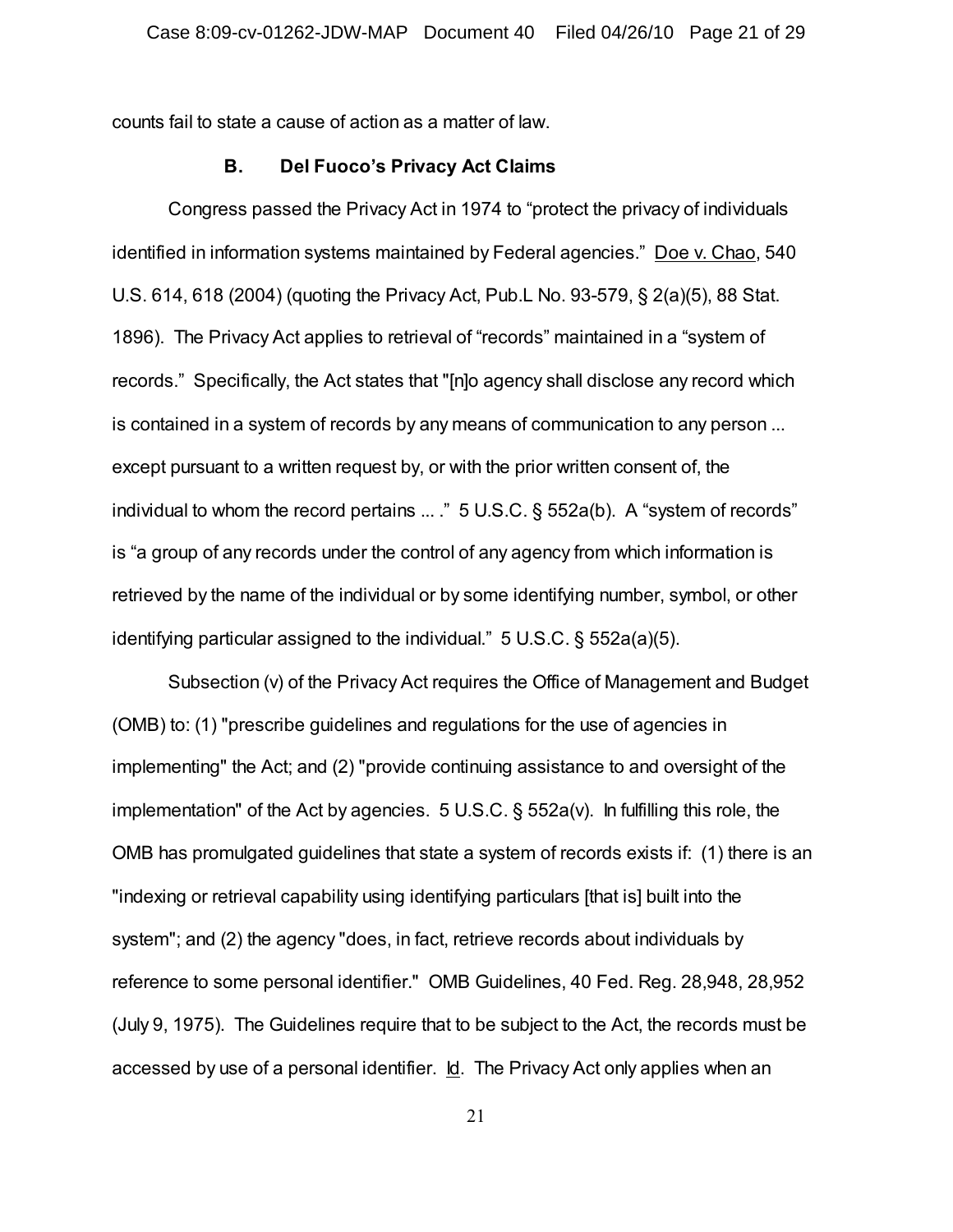agency actually has retrieved information from a system of records by accessing information indexed by a person's name. Henke v. United States Department of Commerce, 83 F.3d 1453 (D.C. Cir. 1996)("The OMB guidelines make it clear that it is not sufficient that an agency has the capability to retrieve information indexed under a person's name, but the agency must in fact retrieve records in this way in order for a system of records to exist." Id. at 1460 n.12). See also Maydak v. United States, 363 F.3d 512, 520 (D.C. Cir. 2004)("The government argues that even if the photographs were *retrievable* by personal identifier, the photograph file would not constitute a system of records if the photos were not actually *retrieved* by personal identifier. The government is correct.")(emphasis in original).

The Privacy Act contains a series of security and disclosure rules for agencies and creates a private right of action against an agency that "fails to comply with any other provision of this section, or any rule promulgated thereunder, in such a way as to have an adverse effect on an individual." 5 U.S.C. § 552a(g)(1)(D). The section specifies liability on the United States if the agency acted intentionally or willfully and states:

[T]he United States shall be liable to the individual in an amount equal to the sum of-(A) actual damages sustained by the individual as a result of the refusal or failure, but in no case shall a person entitled to recovery receive less than the sum of \$1000; and (B) the costs of the action together with reasonable attorney fees as determined by the court.

## 5 U.S.C. § 552a(g)(4).

**1. Del Fuoco's Claim of Unlawful Dissemination of Privacy Act Protected Information Lacks Sufficient Factual Matter, Accepted As True, To State a Claim For Relief That is Plausible on its Face.**

The information that Del Fuoco alleges in Counts Fifty-Seven through Fifty-Nine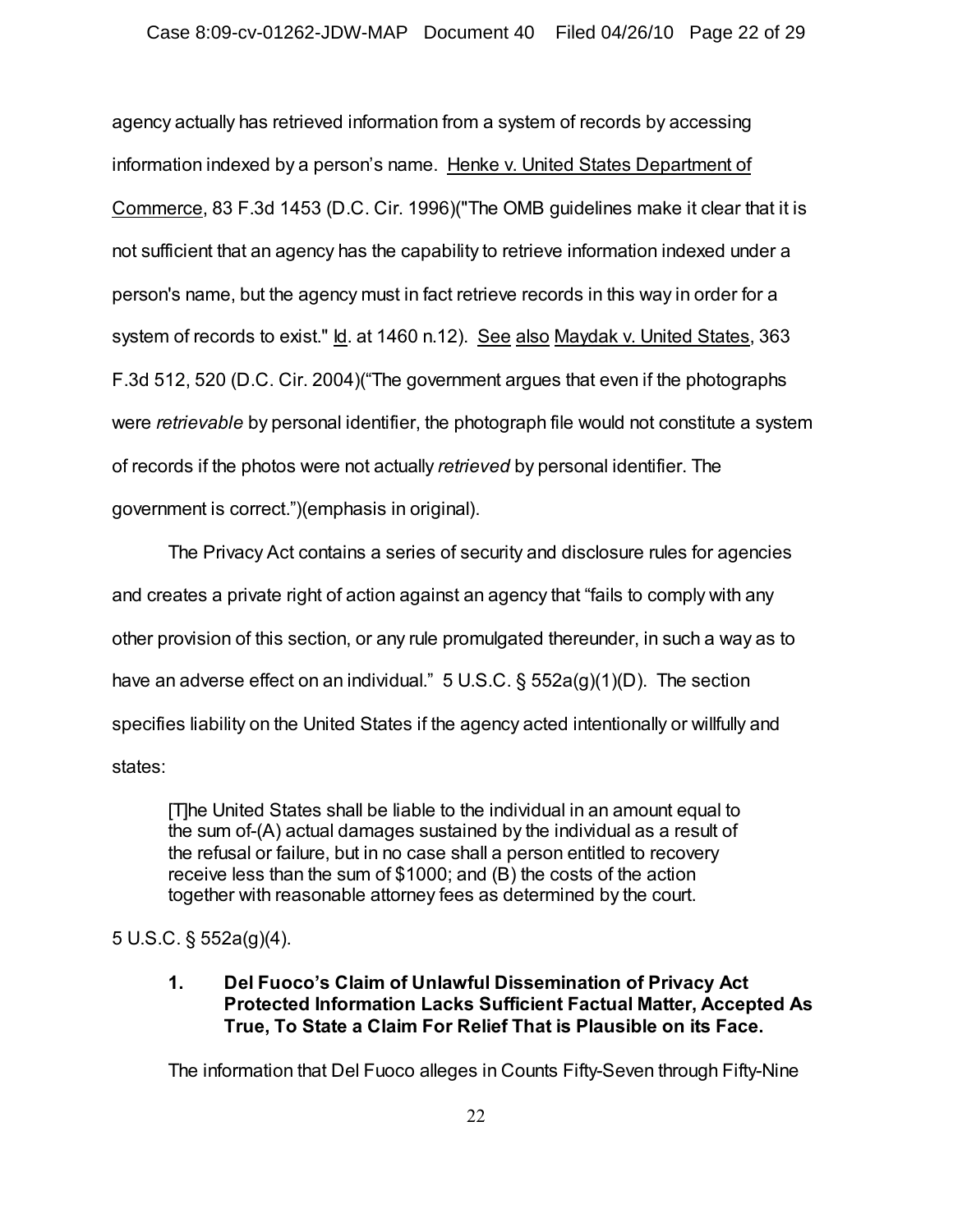was disseminated in violation of the Privacy Act is found in Paragraph 43 of his Second Amended Complaint (Dkt. 37, ¶ 43). In Paragraph 43 of the Second Amended Complaint, Del Fuoco claims that "the EOUSA [Executive Office for United States Attorneys] and Ms. Rita M. Sampson, Esquire, and through the more recent actions of Mr. Eric Engberg and John M. Fitzgibbons, Esquire, did illegally and wrongfully disseminate ... information protected by the Privacy Act ... to the U.S. MSPB, the Florida Federal Judicial Nominating Commission (FFJNC) ... and to the *St. Petersburg Times* ... as reflected in Mr. Eric J. Engberg's January 4, 2010 letter to John M. Fitzgibbons ... ." The referenced letter from Engberg to Fitzgibbons is attached to Dkt. 37 as **Exhibit A**.

These allegations are insufficient to state a cause of action for a Privacy Act violation for several reasons. First, a Privacy Act claim can only be brought against an agency of the government. Engberg and Fitzgibbons are private individuals and are not employed by the U.S. Department of Justice. Accordingly, the U.S. Department of Justice cannot be found to violate the Privacy Act based upon any alleged wrongful release of Privacy Act protected information by Engberg or Fitzgibbons. To the extent Del Fuoco seeks to impose Privacy Act liability on the Department of Justice for the alleged actions of Engberg and Fitzgibbons, those claims must be dismissed with prejudice.

Second, Del Fuoco does not identify the information he claims was wrongfully disseminated by EOUSA and Sampson to the MSPB, FFJNC or the *St. Petersburg Times*. Del Fuoco attaches as **Exhibit A** the letter from Engberg to Fitzgibbons which included a document from DOJ to Del Fuoco marked "CONFIDENTIAL AND PRIVACY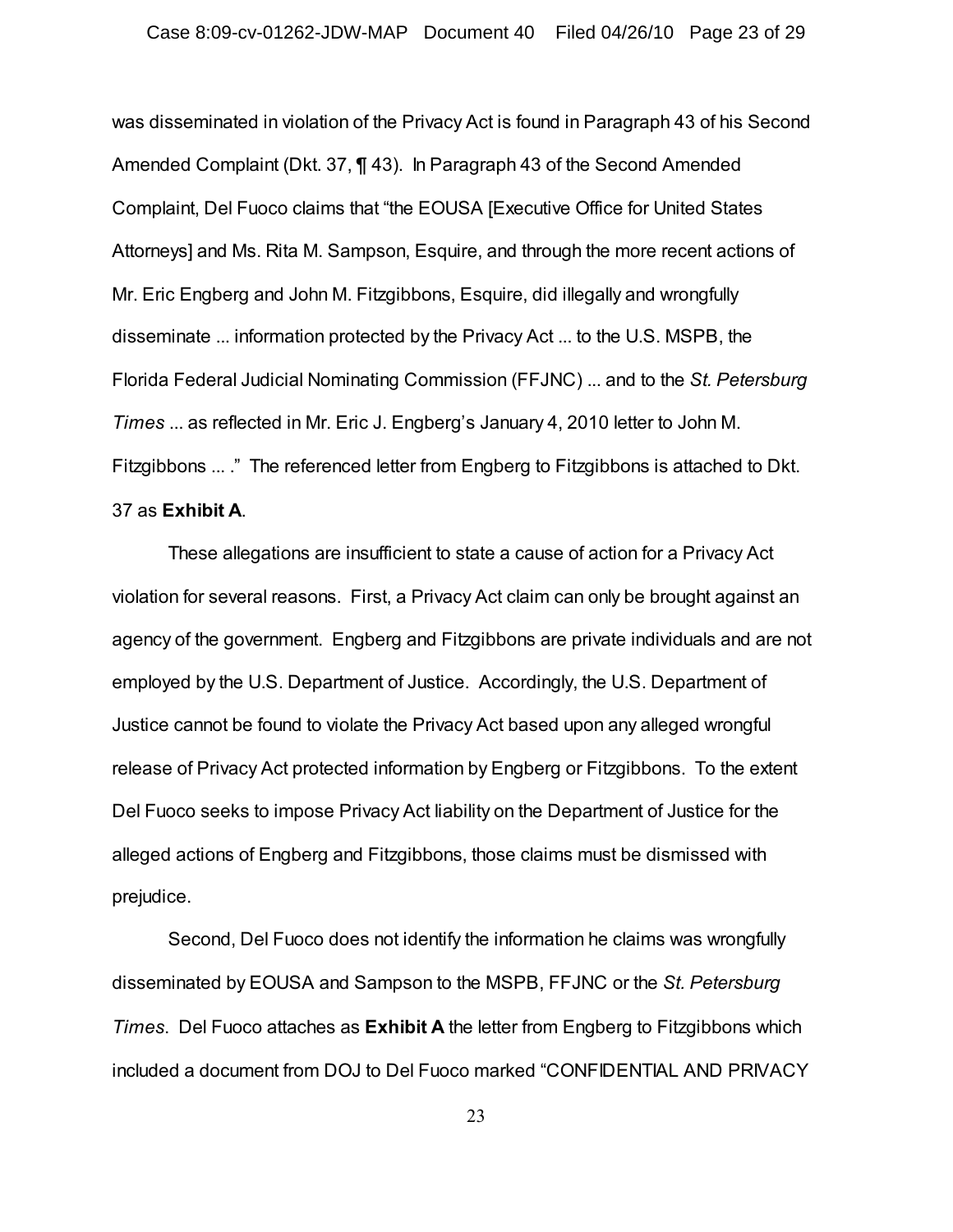ACT SENSITIVE". Dkt. 37, **Exhibit A**. This document from DOJ to Del Fuoco was not sent by EOUSA, or Sampson, to the FFJNC or the *St. Petersburg Times;* the document was sent to Del Fuoco. To the extent that the document may have been sent by EOUSA to the MSPB, there can be no violation of the Privacy Act because the document was required to be filed by the agency according to the MSPB's governing regulations. See 5 C.F.R. § 1201.25(c)(Agency is required to provide MSPB with all documents contained in the agency record of action.) Accordingly, there can be no Privacy Act liability associated with the document Del Fuoco attaches as **Exhibit A**. Moreover, according to the letter from Engberg dated January 4, 2010 to Fitzgibbons, Engberg obtained the "Proposal of Removal" from a FOIA request to the MSPB, not from DOJ.

Third, Del Fuoco makes no allegation in the Second Amended Complaint that any allegedly Privacy Act protected information was retrieved from a system of records maintained by DOJ and indexed by Del Fuoco's name. Del Fuoco alleges, only generally and without description or detail, that there was a wrongful dissemination of Privacy Act information.

A post-Twombly case involving similar allegations to those made by Del Fuoco is Gerlich v. U.S. Dept. of Justice, 2009 WL 2959884 (D.D.C. Sept. 16, 2009), in which the district court was faced with Privacy Act claims brought by unsuccessful applicants for employment with the Department of Justice. Plaintiffs were seeking, *inter alia*, to recover damages for an adverse personnel action actually caused by an inaccurate or incomplete personnel record. The Plaintiffs specifically alleged that "Defendant [DOJ] maintained records about plaintiffs in connection with its determination of the results of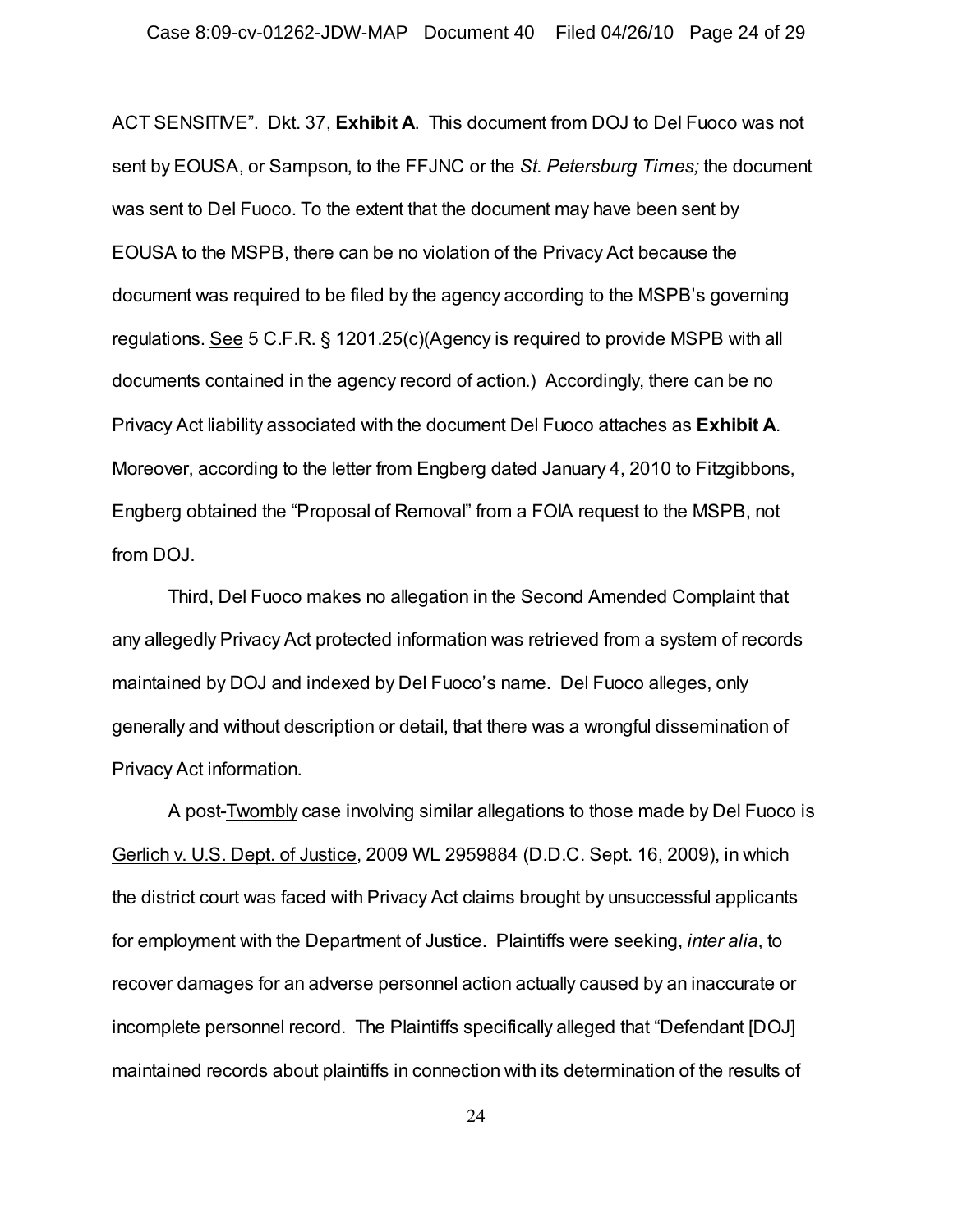their Honors Program and [SLIP] applications, records which were part of a system of records within the meaning of the Privacy Act." Id. at \*19 n.13. The Court found that "[s]uch allegations, which amount to nothing 'more than labels and conclusions,' are plainly insufficient to meet plaintiffs' pleading burden. See Twombly, 550 U.S. at 555- 56, 127 S. Ct. 1955." Id. See also Jackson v. Veterans Administration, 503 F. Supp. 653, 655 (D.C. Ill.1980)("There is no provision of the Privacy Act which prohibits providing information to a third party without prior consent of the subject which a federal official has acquired from personal observation or knowledge obtained from sources other than a record within the meaning of the Privacy Act. To hold otherwise is inconsistent with Congressional intent and with the effective administration of government programs.")

Del Fuoco's conclusory and non-specific allegations do not satisfy the Twombly requirement that Del Fuoco plead sufficient factual matter, that, if accepted as true, states a claim for relief that is plausible on its face. Del Fuoco fails to allege facts showing that specific records were retrieved from a system of records maintained by DOJ and that the information was indexed by Del Fuoco's name. Gerlich, supra, at \*12 (To state a claim for relief [under the Privacy Act] plaintiffs must necessarily allege that the records at issue were actually incorporated into a "system of records"); Henke, supra, at 1460, n.12.)

Accordingly, Del Fuoco has failed to state a plausible claim for relief against the U.S. Department of Justice for violation of the Privacy Act and Counts Fifty-Seven through Fifty-Nine must be dismissed pursuant to Fed. R. Civ. P. 12(b)(6).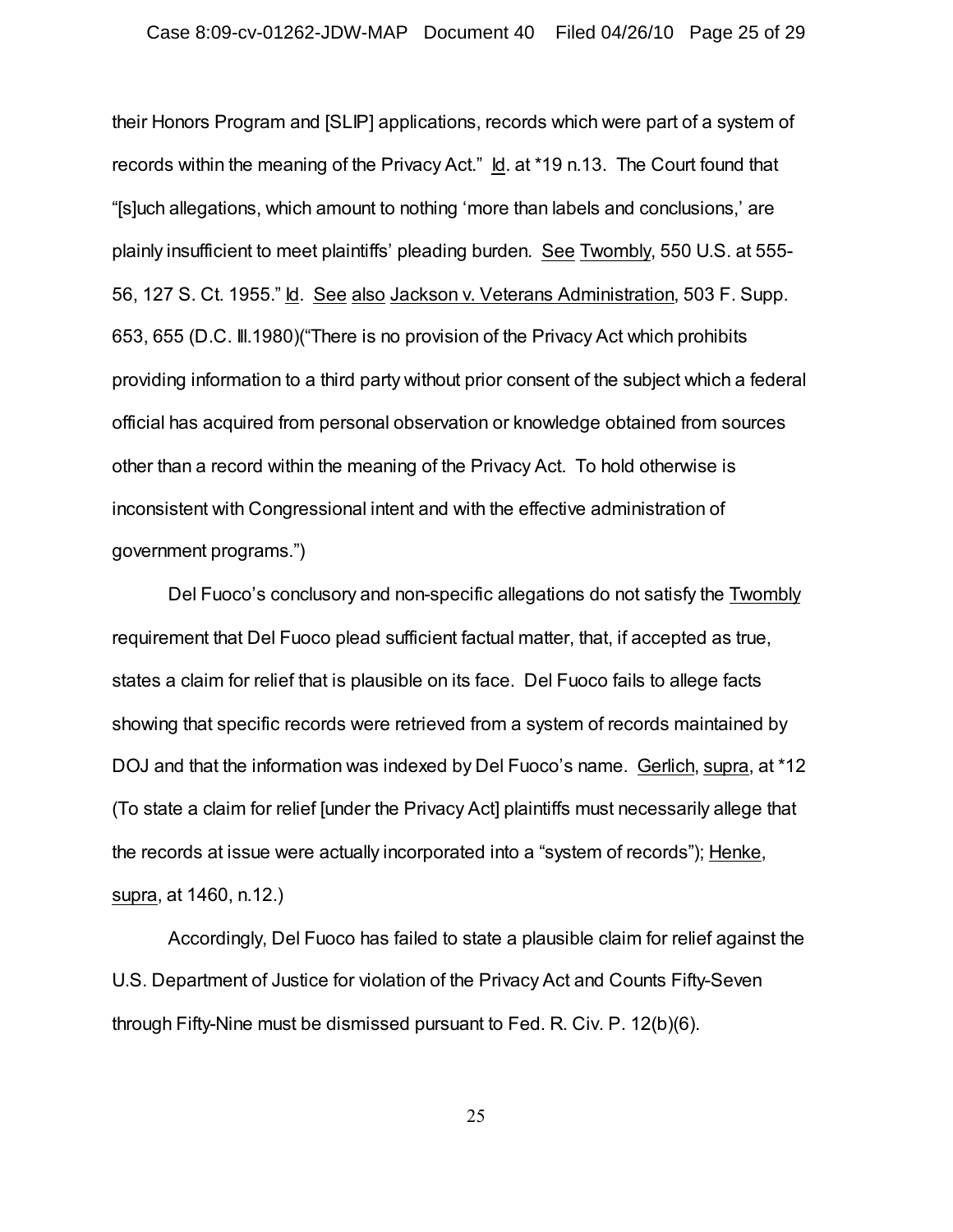## **2. Del Fuoco's Privacy Act Claims Must be Dismissed for Failure to Allege Actual Pecuniary Loss.**

An essential element of a claim brought under Section 552a(g)(4) of the Privacy Act is proof that the Plaintiff suffered "actual damages." Perry v. Bureau of Prisons, 371 F.3d 1304, 1305 (11th Cir. 2004) (quoting Rose v. United States, 905 F.2d 1257, 1259  $(9<sup>th</sup>$  Cir. 1990)). "Actual damages" as used in the Privacy Act means that a Plaintiff can only recover monetary damages "for proven pecuniary losses and not for generalized mental injuries, loss of reputation, embarrassment or other non-quantifiable injuries." Fitzpatrick v. IRS, 665 F.2d 327, 331 (11th Cir. 1982). See also Fanin v. U.S. Dept. of Veterans Affairs, 572 F.3d 868 (11th Cir. 2009) (obtaining monetary damages under the Privacy Act requires proof of "actual damages" and in the Eleventh Circuit that means pecuniary losses); Doe v. Chao, 540 U.S. 614 (2004) (plaintiff must show actual damages to receive the statutory minimum of \$1,000 under the Privacy Act).

In Counts Fifty-Seven through Fifty-Nine of the Second Amended Complaint, Del Fuoco alleges that "[a]s a result of Defendant's violations of the Privacy Act, Plaintiff Jeffrey J. Del Fuoco has suffered adverse and harmful effects, including but not limited to, mental and emotional distress, trauma, extreme embarrassment, humiliation and lost or jeopardized present or future financial opportunities, including his ability to provide for his family, *inter alia*." (Dkt. 37, ¶ 45).

Del Fuoco's statement that he suffered mental and emotional distress, trauma, extreme embarrassment and humiliation as a result of an alleged Privacy Act violation is insufficient, as a matter of law, to establish the essential element of "actual damages" or pecuniary loss to state a claim for relief pursuant to Section 552a(g)(4). The only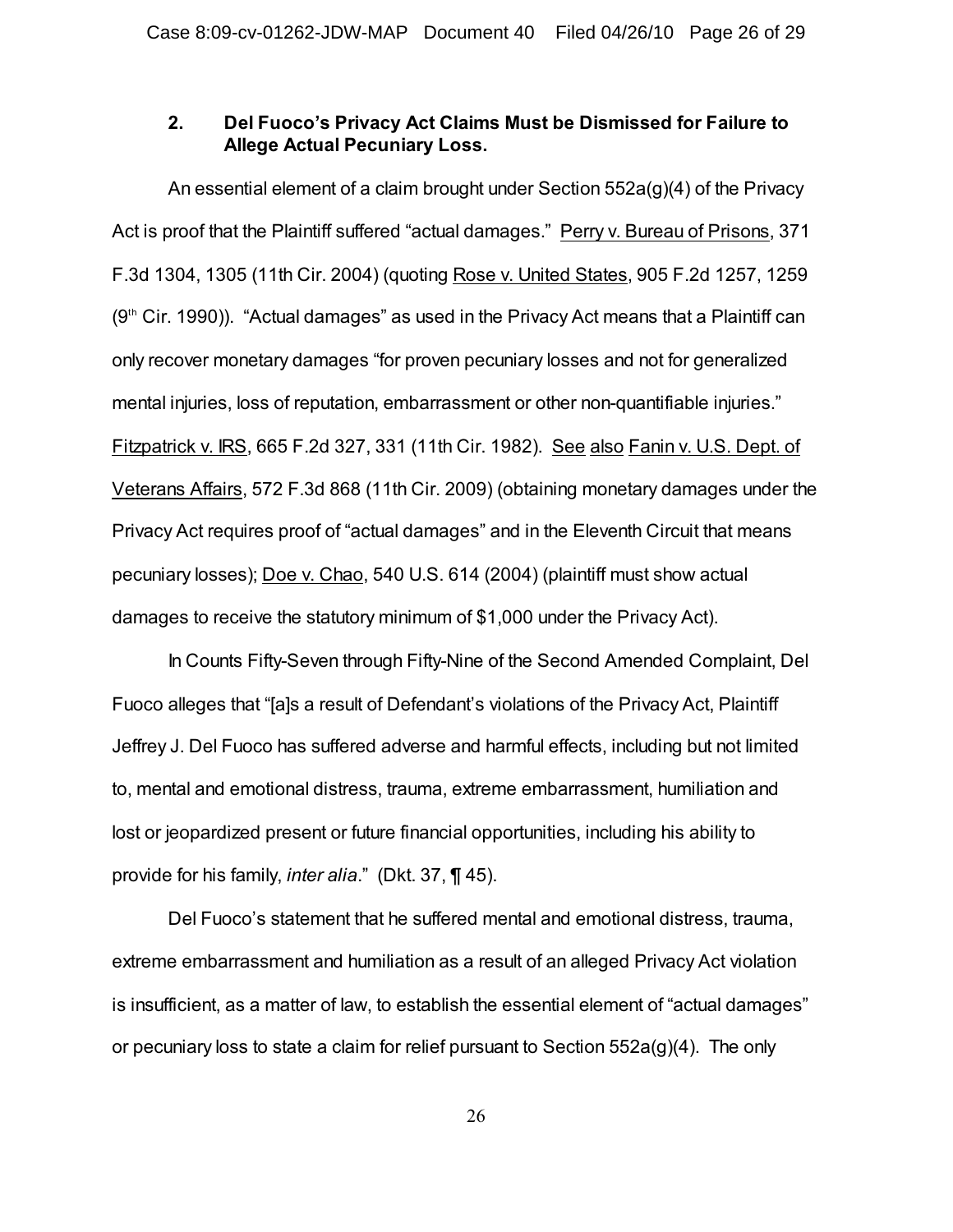### Case 8:09-cv-01262-JDW-MAP Document 40 Filed 04/26/10 Page 27 of 29

question then, is whether the generalized allegation of harm characterized as "lost or jeopardized present or future financial opportunities" for an alleged violation of the Privacy Act is sufficient to state a claim under Twombly and Iqbal. It is not.

As discussed, *supra*, in order to state a claim upon which relief can be granted, it is incumbent upon the Plaintiff to provide the "grounds" of his "entitle[ment] to relief," which requires more than labels, conclusions, and formulaic recitation of the elements of a cause of action. Twombly, 550 U.S. at 555 (quoting Papasan v. Allain, 478 U.S. 265, 286 (1986)). Applying this general standard to Del Fuoco's Privacy Act claims means he is required to provide enough factual matter, taken as true, to establish the plausibility of each essential element of his claim. An essential element of his Privacy Act claim is establishing "actual damages" which means pecuniary loss. Fanin, 572 F.3d at 872. Del Fuoco's statement, a naked assertion unsupported by fact, that he suffered "lost or jeopardized present or future financial opportunities" (emphasis added) is nothing more than "an unadorned, the-defendant-unlawfully-harmed-me accusation" which was criticized and found lacking in Ashcroft v. Iqbal, 556 U.S.  $\qquad$ , 129 S. Ct. 1937 (2009). The quoted statement of harm fails to provide sufficient notice to the Defendant of the kind of pecuniary loss allegedly suffered by Del Fuoco. In fact, it appears that Del Fuoco himself is uncertain whether the undisclosed financial opportunities are "lost" or only "jeopardized" or whether those opportunities are in the "present" or "future."

Accordingly, because Del Fuoco has provided only a formulaic recitation of the essential element of "actual damages" required to establish a violation of the Privacy Act, his claims in Counts Fifty-Seven through Fifty-Nine must be dismissed for failure to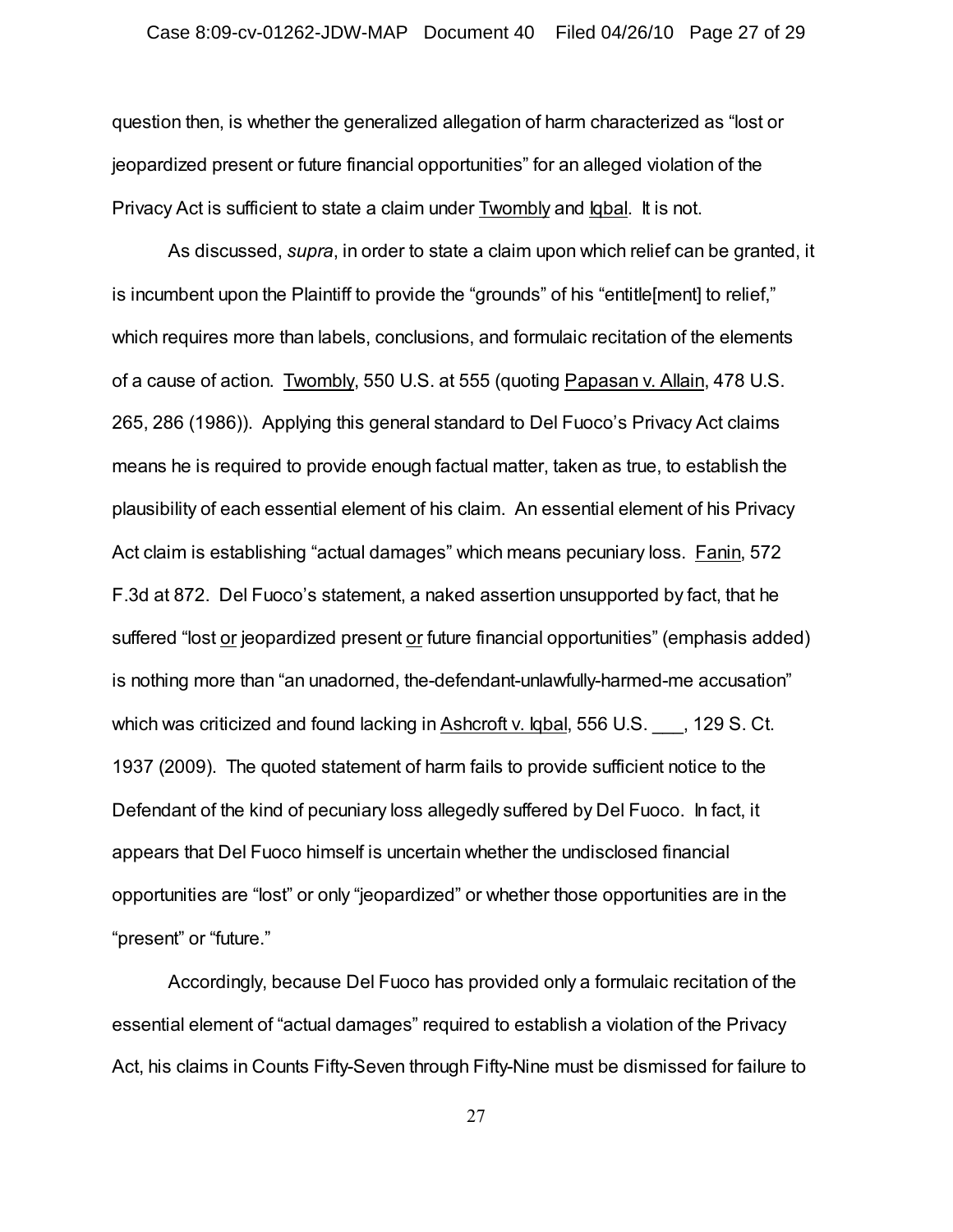state a claim upon which relief can be granted.

### **C. Del Fuoco's Civil Contempt Claim**

### **1. There Is No Civil Contempt For a Violation of Rule 6(e).**

In Count Sixty, Del Fuoco alleges that Attorney General Holder, through his agent, Rita Sampson, violated Fed. R. Crim. P. 6(e) by intentionally releasing protected Grand Jury information. Del Fuoco seeks a judgment of civil contempt, pursuant to 18 U.S.C. § 401(3).

Federal Rule of Criminal Procedure 6(e) prohibits the disclosure, by an attorney for the government, of matters occurring before a grand jury, except in specified and limited circumstances. A knowing violation of Rule 6 may be punished as a criminal contempt.

Del Fuoco seeks a judgment of civil contempt for violation of Fed. R. Crim. P. 6(e). In the Eleventh Circuit, there is no private right of action and no civil contempt for violation of Rule 6. See Blalock v. United States, 844 F.2d 1546, 1558 (11<sup>th</sup> Cir. 1988) ("The Rule's statement that '[a] knowing violation . . . may be *punished* as a contempt of court' obviously implies that such violation constitutes *criminal,* as opposed to *civil* contempt.")(emphasis in original).

Because no cause of action lies in civil contempt for a violation of Fed. R. Crim. P. 6(e), Count 60 must be dismissed with prejudice.

#### **III. Conclusion**

Wherefore, based upon the foregoing reasons and authorities cited, Defendants request that the Court dismiss the Second Amended Complaint with prejudice.

Respectfully submitted,